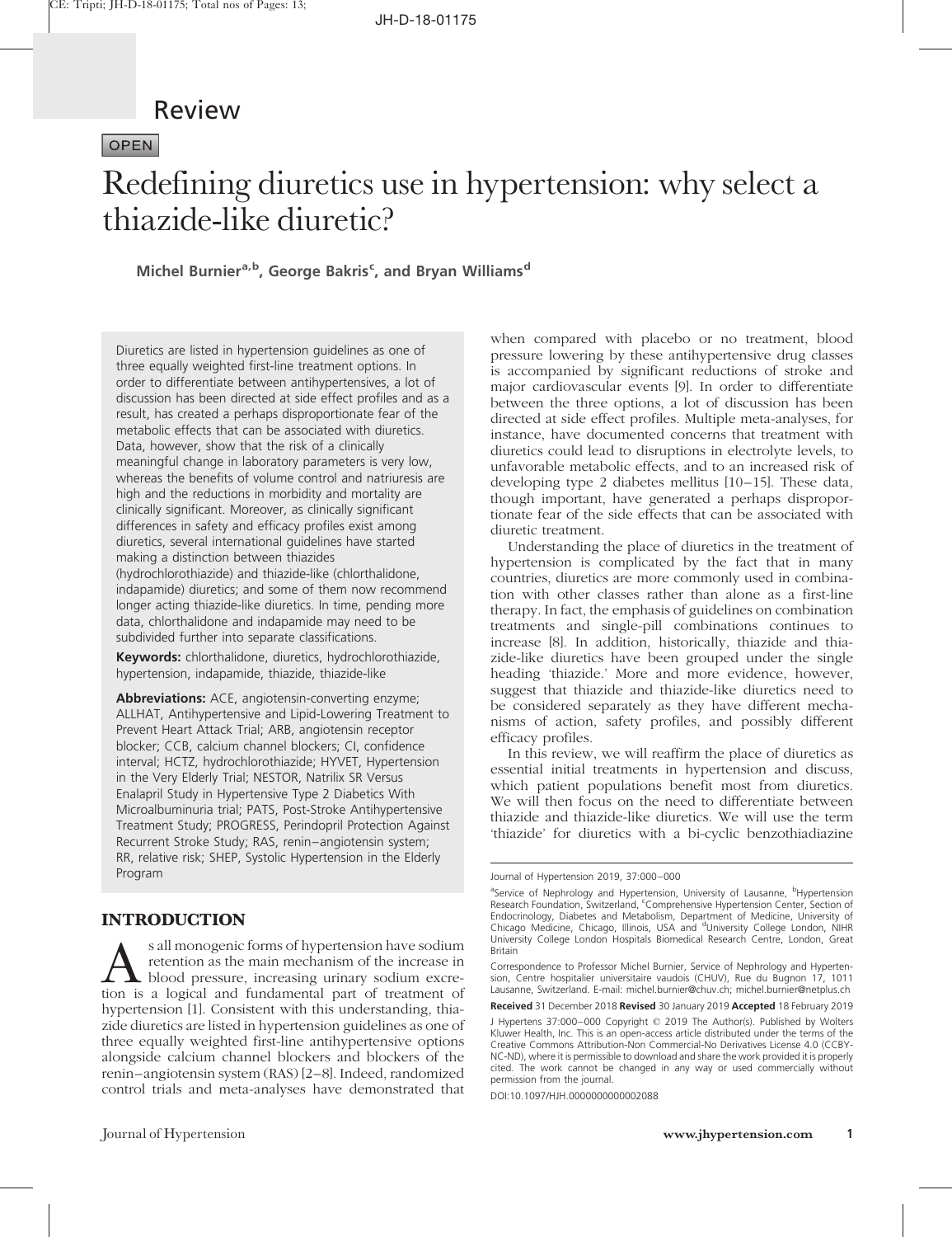#### Burnier et al.

backbone [such as hydrochlorothiazide (HCTZ) and bendroflumethiazide] and 'thiazide-like' for diuretics that also target the early segment of the distal convoluted tubule, but lack the bi-cyclic benzothiadiazine backbone (such as chlorthalidone, indapamide, and metolazone). We will focus, whenever possible, on HCTZ (12.5–50 mg), chlorthalidone (12.5–50 mg), and indapamide (sustained release 1.5 mg and immediate release 1.25–2.5 mg). Lastly, we will explore the differences within the thiazide-like group.

## REAFFIRMING THE PLACE OF DIURETICS IN HYPERTENSION AND COMORBIDITIES

#### A first-line treatment in guidelines

Guidelines throughout the world list diuretics as one of the first-line treatments for patients with essential hypertension [\[2–8\]](#page-9-0). This choice is based on the observation that a wide range of patients can benefit from diuretics, which counter the extracellular volume expansion and the salt retention associated with hypertension and reduce morbidity and mortality. For most patients, the risk of a clinically meaningful change in laboratory parameters is rather low, whereas the clinical benefits of diuretics are high.

The American College of Cardiology/American Heart Association (ACC/AHA) hypertension guidelines [\[6\],](#page-9-0) for instance, name the reduction of clinical events as the main criterion for endorsing any antihypertensive medication and cite results of meta-analyses that show that diuretics perform as well as angiotensin-converting enzyme (ACE) inhibitors, calcium channel blockers (CCB), and angiotensin receptor blockers (Fig. 1) [\[16–20\].](#page-9-0) These meta-analyses include key randomized controlled trials, such as the Antihypertensive and Lipid-Lowering Treatment to Prevent Heart Attack Trial (ALLHAT;  $N = 33357$ ), which is of particular interest because it compared the long-term effects of treatment with chlorthalidone, amlodipine, and lisinopril [\[21\]](#page-9-0). In this cohort of hypertensive patients who had at least one other coronary heart disease risk factor, no significant between-group differences were found for the primary outcome (combined fatal coronary heart disease or nonfatal myocardial infarction) or for all-cause mortality. Higher fasting glucose levels were observed with chlorthalidone, but there was no conclusive evidence that the modestly increased risk of developing diabetes mellitus resulted in an increased risk of other clinical events [\[22\]](#page-9-0).

Differences between therapeutic classes were, however, noted for the secondary outcomes. In the comparison between amlodipine and chlorthalidone, the 6-year relative



FIGURE 1 Results of recent meta-analyses that compare therapeutic classes. Results of recent meta-analyses that compare the effect of diuretics on selected clinical endpoints with that of other therapeutic classes [\[16–20\]](#page-9-0). (a) Stroke and heart failure. (b) Cardiovascular and all-cause mortality. \*Not explicitly defined. ACEI, angiotensinconverting enzyme inhibitor; ARB, angiotensin receptor blocker; CCB, calcium channel blocker; CI, confidence interval; HTN, hypertension; HR, hazard ratio; LD, low dose; ND, no data in publication; PL, placebo; RASI, renin–angiotensin system inhibitor; RR, relative risk; T2D, type 2 diabetes mellitus; TL, thiazide-like diuretic; TZ, thiazide diuretic.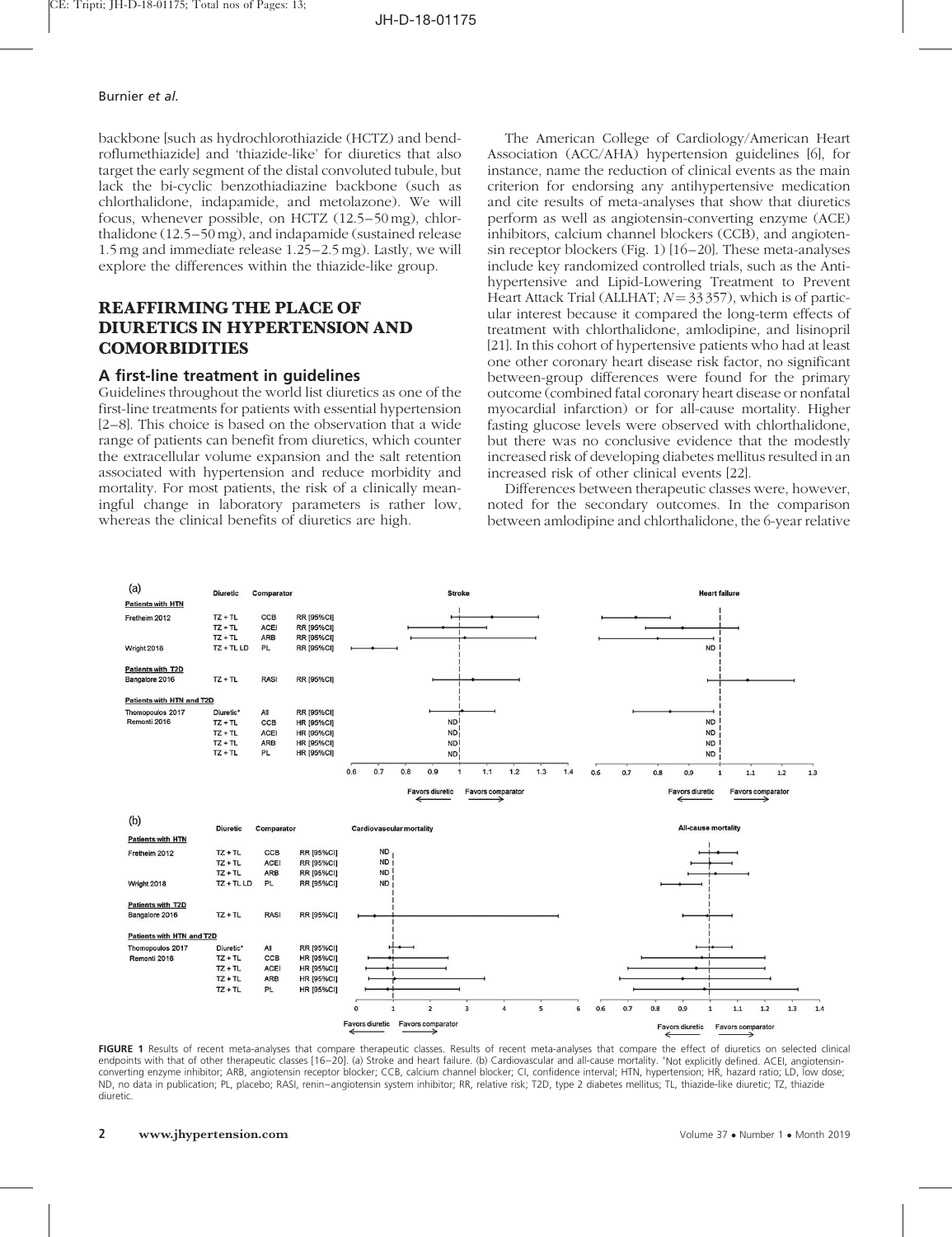risk (RR) of heart failure was higher with amlodipine than with chlorthalidone [RR 1.38 (95% confidence interval, CI) 1.25–1.52)]. In the comparison between lisinopril and chlorthalidone, the RR of cardiovascular disease, stroke, and heart failure were significantly higher with lisinopril than with chlorthalidone [RR 1.10 (95% CI: 1.05–1.16); RR 1.15 (95% CI: 1.02–1.30); RR 1.20 (95% CI: 1.09–1.34), respectively] [\[21\].](#page-9-0) These data suggest that, in addition to being beneficial in the general hypertensive population, diuretics may be particularly well suited for certain patient profiles. Indeed, diuretics are specifically recommended in patient groups who have been shown to be especially responsive to diuretics [\[2–6,8\]](#page-9-0). These included patients with diabetes, elderly, patients of African origin, patients with a history of stroke or a low renin but also patients with heart failure, isolated systolic hypertension or resistant hypertension.

## Type 2 diabetes mellitus

In hypertensive patients with diabetes mellitus, particularly those with kidney disease, RAS inhibitors are a first-line treatment. However, as hypertensive patients with diabetes mellitus are prone to fluid retention and are at significant risk of developing heart failure or renal impairment [\[23\],](#page-9-0) such patients are also likely to benefit from the volume control and/or natriuresis provided by diuretics, despite the potential effect of some diuretics on metabolic parameters [\[13\].](#page-9-0) This dichotomy is reflected in guidelines: American Diabetes Association guidelines and Hypertension Canada guidelines support equally the prescription of diuretics and RAS inhibitors, but give preference to RAS inhibitors in presence of proteinuria or microalbuminuria [\[4,24\].](#page-9-0) The most recent European Society of Cardiology and European Society of Hypertension (ESC/ESH) guidelines have addressed this issue by recommending the initiation of treatment with a combination of a RAS inhibitor and a diuretic (or a CCB) [\[8\]](#page-9-0).

Evidence that supports equal weight being given to treatment with diuretics and ACE inhibitors can be found in the Natrilix sustained release versus Enalapril Study in Hypertensive Type 2 Diabetics With Microalbuminuria trial [(NESTOR);  $N = 565$ ) of hypertensive patients with type 2 diabetes mellitus [\[25\].](#page-9-0) In this study, both treatments increased urinary sodium excretion. However, the druginduced reduction in plasma sodium was a significant and independent factor associated with SBP reduction after treatment with indapamide sustained release 1.5 mg, but not after treatment with enalapril 10 mg, suggesting that indapamide was more effective in patients with a marked fluid and sodium retention [\[26\]](#page-9-0). Effects on microalbuminuria (urinary albumin:creatinine ratio) were equivalent, and therefore, challenged the perception that RAS inhibitors should be the preferred treatment in the presence of microalbuminuria [\[25\].](#page-9-0) However, a higher rate of hypokalemia (10.2 versus 1.0%, respectively) was noted with indapamide than with enalapril [\[25\]](#page-9-0).

In addition, data from several recent meta-analyses show that treatment of patients with diabetes and hypertension with a diuretic is as effective as treatment with other antihypertensive therapeutic classes when cardiovascular endpoints (Fig. 1) [\[18,19\]](#page-9-0) and renal endpoints (no significant differences between groups) [\[20\]](#page-9-0) are considered. In one meta-analysis, the risk of heart failure was decreased significantly more with diuretics than with other therapeutic classes [\[19\]](#page-9-0). In addition, the increased risk of negative metabolic effects [\[13\]](#page-9-0) does not appear to result in negative effects on outcomes [\[18,19\].](#page-9-0) Similarly, in patients with diabetes (with or without hypertension) (Fig. 1) [\[20\],](#page-9-0) no significant differences in endpoint reduction were found between diuretics and RAS inhibitors; and treatment withdrawal because of adverse effects was similar between groups [RR 1.06 (95% CI: 0.51–2.20)] [\[20\]](#page-9-0).

## Elderly

The elderly  $(265 \text{ years of age})$  often take multiple medications and are at higher risk of having adverse events or electrolyte imbalances. As few studies compare therapeutic classes in elderly patients, many guidelines list all antihypertensive therapeutic classes equally or do not specifically address treatment in the elderly population [\[2–4,8\].](#page-9-0) Others, such as the Latin American Society of Hypertension guidelines, list diuretics as a preferred first-line treatment based on the strong chlorthalidone and indapamide data [\[5\]](#page-9-0).

Two major trials support the preferred use of chlorthalidone and indapamide in the elderly. The placebo-controlled Systolic Hypertension in the Elderly Program [(SHEP),  $N = 4736$ ], which enrolled hypertensive patients at least 60 years of age, showed that patients who were treated for 4.5 years with chlorthalidone 12.5–25 mg (with atenolol as needed) had significantly lower rates of stroke [RR 0.63 (95% CI: 0.49–0.82)], myocardial infarction [RR 0.67 (95% CI: 0.47–0.96)], coronary heart disease [RR 0.75 (95% CI: 0.60–0.94)], heart failure [RR 0.51 (95% CI: 0.37–0.71)], and all-cause mortality [RR 0.87 (95% CI: 0.73–1.05)] than patients treated with placebo [\[27,28\].](#page-9-0) Concerns about safety were evaluated after 3 years; and data showed that although treatment led to statistically significant effects on laboratory parameters, these changes were not clinically significant for most patients as the rate of new cases of diabetes after chlorthalidone treatment was not significant [\[29\].](#page-10-0) The rate of hypokalemia (3.9 versus 0.8% with placebo) was, however, higher in the chlorthalidone group and was perceived to have blunted the benefits of treatment with chlorthalidone [\[27\]](#page-9-0).

The value of treatment with chlorthalidone is further supported by the sub-analysis of ALLHAT data in patients at least 65 years of age ( $n = 19173$ ) [\[21\].](#page-9-0) Chlorthalidone performed significantly better than amlodipine for heart failure; and in the comparison with lisinopril, chlorthalidone performed significantly better for heart failure, the combined endpoint for coronary heart disease, and the combined endpoint for cardiovascular disease.

The results of the Hypertension in the Very Elderly Trial [(HYVET);  $N = 3845$ ] [\[30\]](#page-10-0) and the HYVET Extension [\[31\]](#page-10-0) dispelled any uncertainty about the benefits of treating hypertension in the very elderly. Results showed that in patients at least 80 years of age, 2 years of treatment with indapamide sustained release 1.5 mg (and perindopril as needed to reach a blood pressure target of 150/80 mmHg) reduced the risk of stroke [unadjusted hazard ratio 0.70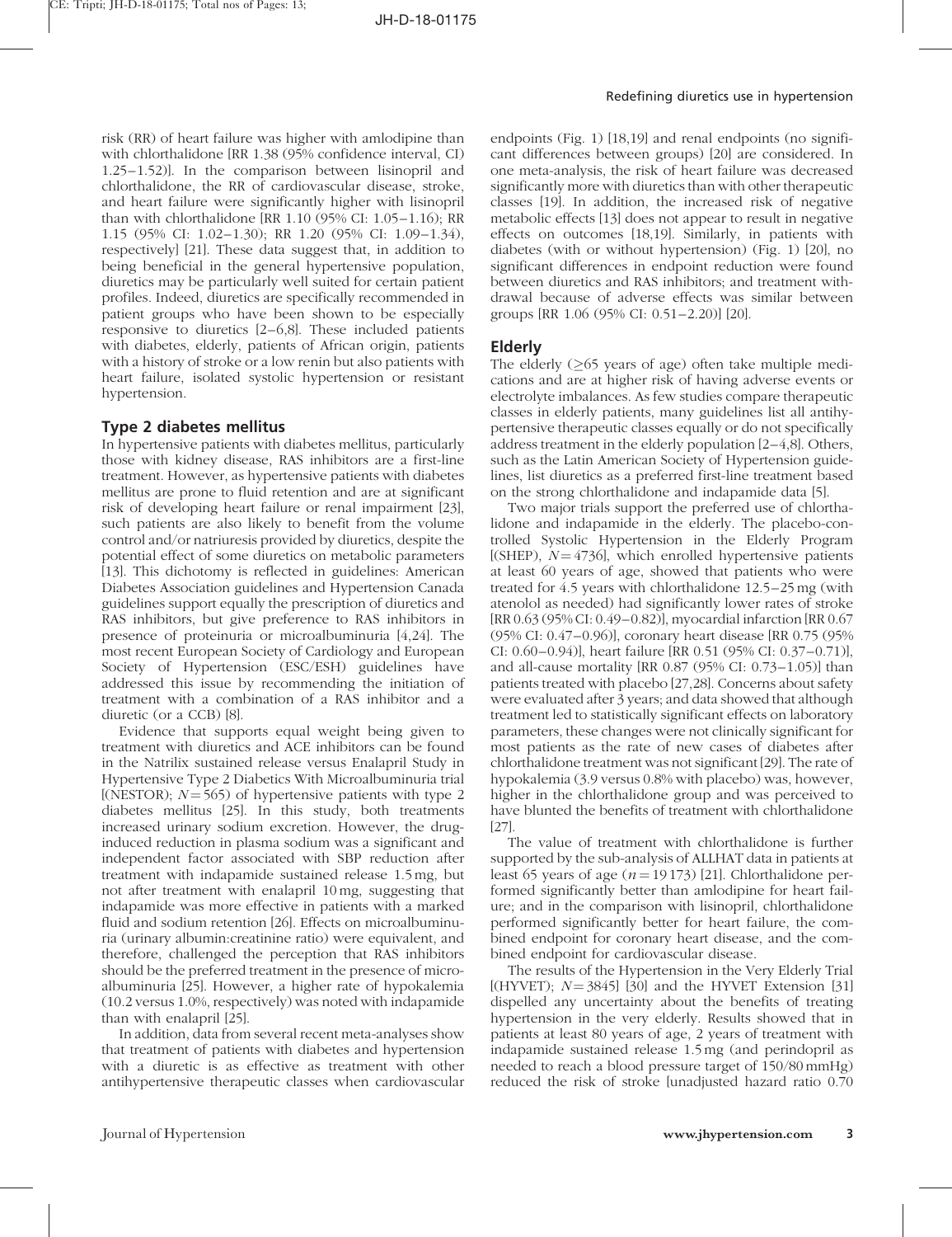$(95\%$  CI:  $0.49-1.01$ );  $P = 0.06$ , cardiovascular events (unadjusted hazard ratio  $0.66$  (95% CI: 0.53–0.82);  $P < 0.001$ ], heart failure [unadjusted hazard ratio 0.36 (95% CI: 0.22– 0.58);  $P < 0.001$ ], cardiovascular mortality [unadjusted hazard ratio 0.77: (95% CI: 0.60–1.01);  $P = 0.06$ , mortality from stroke [unadjusted hazard ratio 0.61 (95% CI: 0.38–0.99);  $P < 0.05$ ], and all-cause mortality [unadjusted hazard ratio 0.79 (95% CI: 0.65–0.95);  $P = 0.02$  compared with placebo [\[30,31\]](#page-10-0). In addition, no significant differences in levels of serum potassium, uric acid, glucose, or creatinine were noted with indapamide treatment [\[30\]](#page-10-0).

Thus, not only do data support treatment of the elderly with a diuretic, but they also support treatment of the very elderly with indapamide. In both the SHEP and the HYVET studies, the benefits of treatment outweighed the risks.

## History of stroke

Several recent guidelines underscore the importance of treating patients with a history of stroke or transient ischemic attack with a diuretic and possibly with a diuretic/ACE inhibitor combination [\[4,6\]](#page-9-0). Latin American Society of Hypertension guidelines specifically recommend indapamide sustained release, possibly in combination with an ACE inhibitor, as a first-line treatment [\[5\].](#page-9-0)

These recommendations are largely based on data from the two placebo-controlled trials performed in patients with a history of stroke or transient ischemic attack. In the Post-Stroke Antihypertensive Treatment Study [(PATS);  $N = 5665$ , treatment with indapamide immediate release 2.5 mg reduced stroke, the primary endpoint, by 29% [RR 0.71 (95% CI: 0.58–0.88)] and total cardiovascular events by 23% [RR 0.77 (95% CI: 0.63–0.93)] compared with placebo [\[32\].](#page-10-0) In the Perindopril Protection Against Recurrent Stroke Study [(PROGRESS);  $N = 6105$ ], significant reductions in stroke [RR 0.57 (95% CI: 0.46–0.70)] and major vascular events [RR 0.60 (95% CI: 0.51–0.71)] were noted compared with placebo in patients treated with perindopril and indapamide sustained release, but not in patients treated with perindopril alone [\[33\]](#page-10-0). This difference in effects may be in part attributable to the larger decrease in blood pressure with the combination treatment (12/5 versus 5/3 mmHg for perindopril alone) [\[33\].](#page-10-0)

## Black patients of African or Caribbean descent

Latin American Society of Hypertension and ACC/AHA guidelines recommend a thiazide-like diuretic or a CCB as the first-line treatment for black patients in monotherapy or as part of a combination therapy [\[5–7\].](#page-9-0)

Several studies support the idea that diuretics are particularly efficacious in this patient population. In a subanalysis of ALLHAT in black patients  $(n = 11792)$  [\[34\]](#page-10-0), the relative risks for stroke, heart failure, and combined endpoints for coronary heart disease and cardiovascular disease were significantly lower with chlorthalidone treatment than with lisinopril treatment. Moreover, in an analysis of an electronic record database, after propensity score matching  $(n = 10674)$ , treatment of black patients with ACE inhibitors was associated with a significantly higher risk of the primary outcome [composite of mortality, myocardial infarction, and stroke: hazard ratio 1.65 (95% CI: 1.33–2.05),

 $P < 0.0001$ , myocardial infarction [hazard ratio 4.00 (95%) CI: 1.34–11.96),  $P = 0.01$ , stroke [hazard ratio 1.97 (95% CI: 1.34–2.92),  $P = 0.001$ , heart failure [hazard ratio 3.00 (95%) CI: 1.99–4.54),  $P < 0.0001$ ], and all-cause mortality [hazard] ratio 1.35 (95% CI: 1.03–1.76),  $P = 0.03$  compared with treatment with diuretics [\[35\].](#page-10-0)

## Salt-sensitive and low-renin hypertension

Lastly, though not addressed in most guidelines, patients with salt-sensitive hypertension and/or low-renin hypertension have characteristics that lend themselves well to treatment with a diuretic. In most cases, low levels of renin are an indication that the RAS is suppressed because of volume overload and sodium retention. In such patients, as well as in salt-sensitive patients, treatment with diuretics, which reduce volume and increase sodium excretion. would be expected to be efficacious, whereas treatment with RAS inhibitors would be expected to suppress the RAS further. In fact, in the few clinical trials that have looked at patients with low-plasma renin activity and/or salt sensitivity, effective blood pressure lowering strategies include HCTZ, chlorthalidone, indapamide, or spironolactone [\[36–42\].](#page-10-0)

As salt-sensitive hypertension is especially common in black patients, older adults, and in patients with more severe blood pressure or with comorbidities, such as metabolic syndrome, diabetes mellitus, or chronic kidney disease [\[6,43\]](#page-9-0) and as low-renin hypertension is particularly common in African Americans, the elderly, and patients with resistant hypertension [\[40,44\]](#page-10-0), it is not surprising that diuretics have been shown to be particularly effective in these patient populations.

## SELECTING THIAZIDE-LIKE DIURETICS OVER THIAZIDE DIURETICS

A number of recent guidelines [\[2–7\]](#page-9-0), though not the most recent 2018 ESC/ESH hypertension guidelines [\[8\]](#page-9-0), recommend the 'preferred' use of thiazide-like diuretics rather than thiazide diuretics (Table 1) [\[2–8\].](#page-9-0) The decision of certain guidelines to favor treatment with thiazide-like diuretics centers mainly around duration of action data, the ability to lower blood pressure, and long-term cardiovascular endpoint reduction data. Hypertension Canada, United Kingdom National Clinical Guideline Centre, and ACC/AHA hypertension guidelines currently give preference to longer acting thiazide-like diuretics (chlorthalidone and/or indapamide) [\[2,4,6\]](#page-9-0). In 2017, the ACC/AHA singled out chlorthalidone as the preferred diuretic treatment because of proven cardiovascular risk reduction and recommended substituting HCTZ treatment by indapamide or chlorthalidone treatment in patients with resistant hypertension [\[7\]](#page-9-0). For hypertensive patients with diabetes, the American Diabetes Association gives preference to thiazide-like diuretics (chlorthalidone and indapamide) because they are longer acting diuretics that have a proven effect on cardiovascular event reduction [\[45\]](#page-10-0). Differences in mechanism of action, pleiotropic effects, metabolic profiles, and subclinical markers are also cited in some guidelines [\[2\]](#page-9-0). Lastly, though the 2018 ESC/ESH guidelines give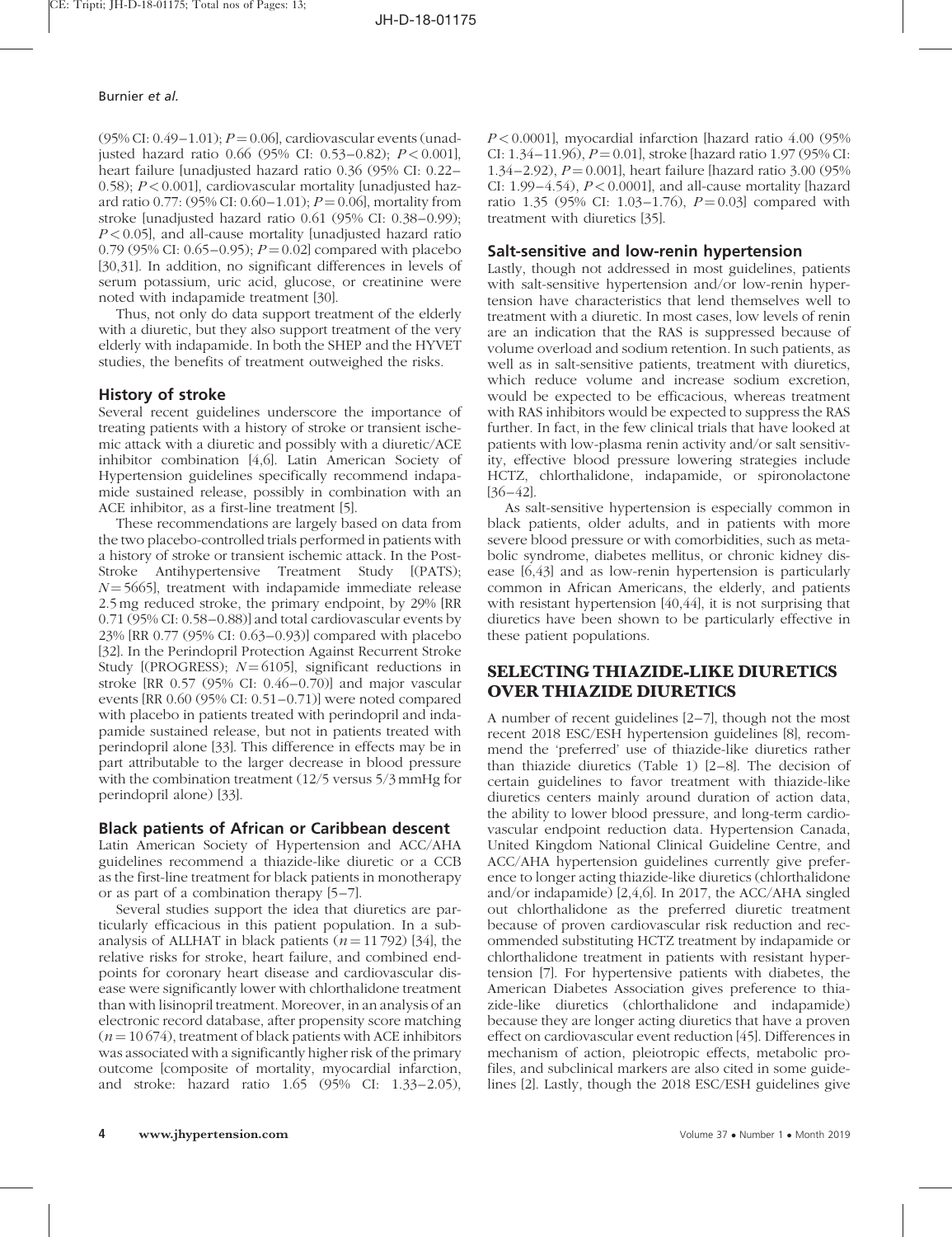#### TABLE 1. Diuretics included as first-line treatments in recommendations

|                                                                           | <b>Essential hypertension</b>                                             | <b>Resistant hypertension<sup>a</sup></b>                                                                                       |
|---------------------------------------------------------------------------|---------------------------------------------------------------------------|---------------------------------------------------------------------------------------------------------------------------------|
| National Clinical Guideline Centre (United Kingdom<br>$2011$ ) [2]        | Thiazide-like diuretics preferred over thiazide<br>diuretics              | Increase dose of thiazide-like diuretic treatment if<br>$K > 4.5$ mmol/l<br>Use low-dose spironolactone if $K < 4.5$ mmol/l     |
| National Heart Foundation of Australia (2016) [3]                         | Thiazides (chlorthalidone, HCTZ, or indapamide)                           | No instructions to change diuretic treatment<br>Add spironolactone                                                              |
| Hypertension Canada (2016) [4]                                            | Thiazides, but longer acting thiazide-like diuretics<br>preferred         | No instructions to change diuretic treatment                                                                                    |
| Latin American Society of Hypertension (2017) [5]                         | Thiazide diuretics, indapamide, and chlorthalidone<br>equally recommended | No instructions to change diuretic treatment<br>Use spironolactone and/or an alpha blocker                                      |
| American College of Cardiology/American Heart<br>Association (2017) [6,7] | Thiazides, but chlorthalidone preferred                                   | Maximize diuretic treatment (substitute HCTZ by<br>indapamide or chlorthalidone)<br>Add a mineralocorticoid receptor antagonist |
| European Society of Cardiology and the European<br>Society (2018) [8]     | Thiazide/thiazide-like diuretics equally<br>recommended                   | Add low-dose spironolactone<br>Increase dose of thiazide if intolerance to<br>spironolactone                                    |

Terminology is defined as follows (not necessarily as defined in guidelines): thiazide, diuretics with a bicyclic benzothiadiazine backbone (such as HCTZ and bendroflumethiazide). Thiazide-like, diuretics that target the early segment of the distal convoluted tubule, but lack the bicyclic benzothiadiazine backbone (such as chlorthalidone, indapamide, and

metolazone). Thiazide, thiazide and thiazide-like. HCTZ, hydrochlorothiazide; K, potassium. a Uncontrolled blood pressure despite the use of three antihypertensive agents of different classes including a diuretic.

equal weight in their recommendations to thiazide-like and thiazide diuretics because of a lack of head-to-head randomized controlled trials, guidelines do note that this recommendation was influenced by the fact that many of the approved single-pill combinations are based on HCTZ. These guidelines also underscore the fact that chlorthalidone and indapamide are more potent per milligram than HCTZ for blood pressure reduction [\[8\].](#page-9-0)

#### Blood pressure reduction

Traditionally, thiazide and thiazide-like diuretics are considered to have similar blood pressure-lowering effects. However, significant differences become apparent when data analysis is anchored in notions of duration of action, potency, and dose response (Table 2) [\[46–54\].](#page-10-0)

Hydrochlorothiazide appears to be less potent per milligram than chlorthalidone for blood pressure reduction (HCTZ 50 mg is equipotent with chlorthalidone 12.5– 25 mg; Table 2) [\[51–53\].](#page-10-0) A 2014 meta-analysis of 26 trials  $(N = 4683)$ , for example, showed that to decrease office SBP by 10 mmHg, an 8.6 mg of chlorthalidone or an 26.4 mg of HCTZ were needed [\[52\].](#page-10-0) In addition, a 2014 Cochrane database analysis showed that a reduction in SBP of 8.7–11.9 mmHg could be reached after treatment with a 1.5–5 mg dose of indapamide and that, for SBP, indapamide sustained release 1.5 mg was roughly equipotent to HCTZ 25–50 mg [\[53\]](#page-10-0). This analysis also suggested that the effects of indapamide and chlorthalidone on blood pressure are not dose-dependent over the 1–5 mg and the 12.5–75 mg ranges, respectively, whereas reductions in SBP with HCTZ treatment increase with dose from less than 5 mmHg at the 6.25 mg dose to 10.5 mmHg at the 50 mg dose [\[53\]](#page-10-0).

Other analyses, however, come to different conclusions. In a meta-analysis of 14 randomized trials  $(N = 883)$ , both chlorthalidone and indapamide lowered SBP more than HCTZ (Fig. 2) [\[51,55–67\].](#page-10-0) Though these differences were significant, the magnitude of the between-group differences may be lower than might have been expected from the previously cited studies  $(-5.1 \text{ and } -3.6 \text{ mmHg})$  [\[52,53,55\]](#page-10-0). Moreover, a review of two meta-analyses suggests that 25 mg of HCTZ is indeed associated with a decrease in SBP of approximately 10 mmHg, but that indapamide 1.25– 5 mg is associated with a 5 mmHg decrease in SBP and that SBP reduction for chlorthalidone is not dose independent, but varies from 3 to 10 mmHg depending on the dose [\[54\]](#page-10-0). Thus, additional data are needed to understand fully the blood pressure dose– response curves.

When duration of action is taken into consideration, the clinical picture is even more complex. Chlorthalidone and indapamide have notably longer durations of action and half-lives than HCTZ (>24 versus <24 h, respectively; Table 2) [\[49,50\]](#page-10-0). The clinical implications of these pharmacokinetic differences are significant. In a study, in which equipotent doses of chlorthalidone and HCTZ were used, office blood pressure after 8 weeks of treatment was equivalent in both groups, but reductions from baseline in 24-h and night-time SBP were larger with chlorthalidone 25 mg than with HCTZ 50 mg  $(-12.4 \text{ versus } -7.4 \text{ mmHg}, P = 0.054 \text{ for }$ 24-h SBP and  $-13.5$  versus  $-6.4$  mmHg,  $P = 0.009$  for nighttime SBP) [\[51\]](#page-10-0). A similar observation was made when HCTZ and chlorthalidone were compared in combination with azilsartan medoxomil [\[68\]](#page-11-0). The association of azilsartan medoxomil with chlorthalidone provided better 24-h blood pressure control and a higher likelihood of achieving blood pressure control than the combination with HCTZ. In

|  |  |  |  | TABLE 2. Duration of action, potency, and half-life |
|--|--|--|--|-----------------------------------------------------|
|--|--|--|--|-----------------------------------------------------|

|                                    | Hydrochlorothiazide | <b>Chlorthalidone</b> | Indapamide SR     |
|------------------------------------|---------------------|-----------------------|-------------------|
| Half-life [46-48]                  | $6 - 15h$           | $40 - 60h$            | $14 - 24h$        |
| Duration of action [49,50]         | $16 - 24h$          | $48 - 72h$            | >24               |
| Equipotency for office SBP [51-53] | 25 <sub>mg</sub>    | $12.5 \,\mathrm{mg}$  | 1.5 <sub>mq</sub> |
| Dose effect for office SBP [53,54] | Yes                 | Mixed data            | No                |

SR, sustained release.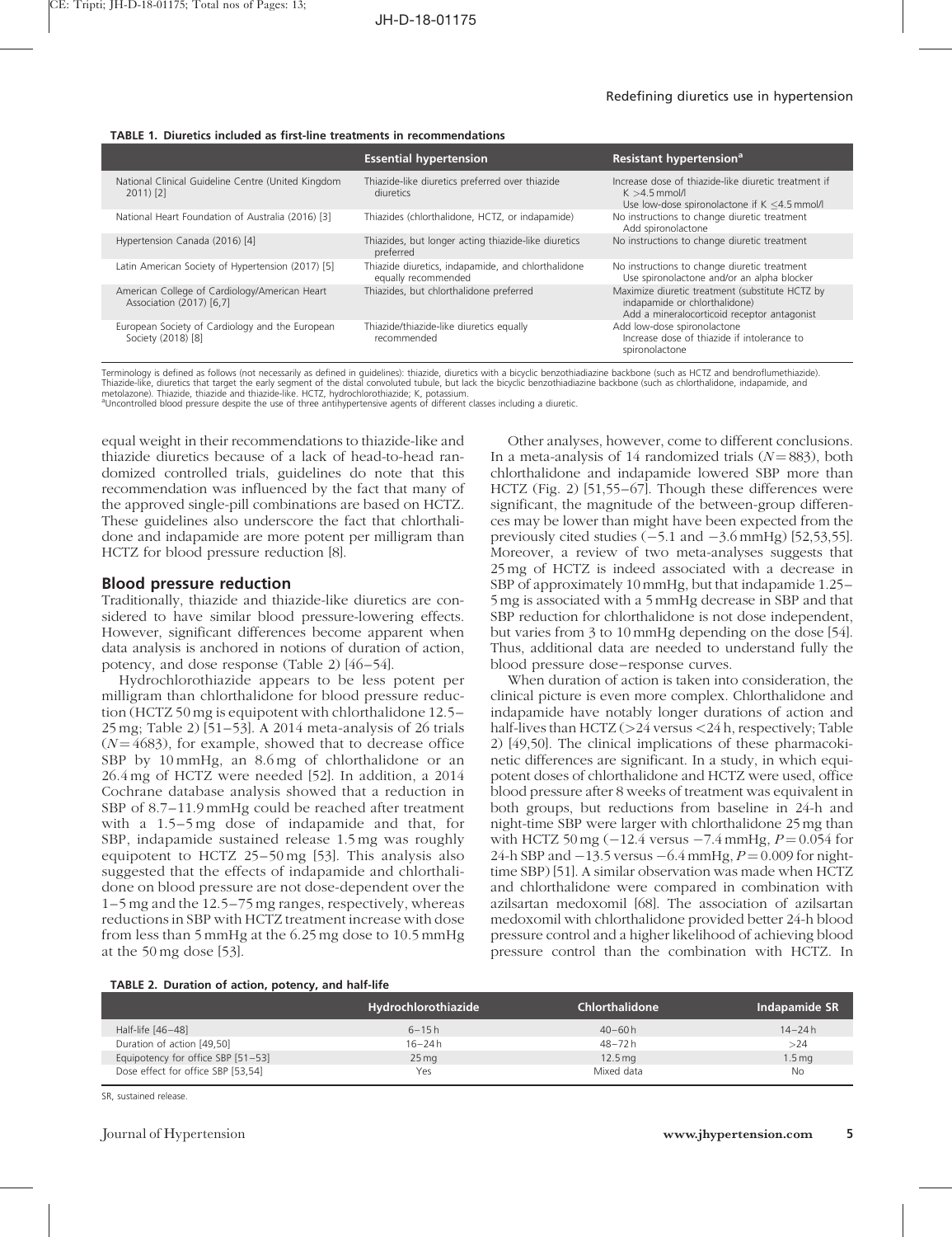

FIGURE 2 Meta-analysis for SBP reduction. (a) Indapamide versus HCTZ. (b) Chlorthalidone versus HCTZ. Adapted with permission from [\[55\].](#page-10-0) Studies: Elliott et al. [\[56\]](#page-10-0), Malini et al. [\[57\]](#page-10-0), Spence et al. [\[58\]](#page-10-0), Emeriau et al. [\[59\],](#page-10-0) Kreeft et al. [\[60\],](#page-10-0) Madkour et al. [\[61\]](#page-10-0), Plante et al. [\[62\]](#page-10-0), Plante et al. [\[63\]](#page-10-0), Krum et al. [\[64\]](#page-10-0), Radevski et al. [\[65\],](#page-10-0) Ernst et al. [\[51\]](#page-10-0), Kwon et al. [\[66\],](#page-10-0) Pareek et al. [\[67\]](#page-10-0). Differences in means and 95% CI are presented. HCTZ, hydrochlorothiazide; CI, confidence interval.

another more recent study, in which similar results were found, authors suggested that controlled office BP after treatment with HCTZ might actually mask ongoing 24-h hypertension [\[69\].](#page-11-0) Indeed, in this study, authors showed that a low dose of chlorthalidone (6.25 mg) reduced blood pressure during daytime as well as during night-time, whereas HCTZ 12.5 mg daily lowered blood pressure only during the day [\[69\]](#page-11-0). By contrast, in the Natrilix sustained release Versus Candesartan and Amlodipine in the Reduction of Systolic Blood Pressure in Hypertensive Patients Trial  $[(X-CELLENT): N = 577]$ , 3 months of treatment with a regular 1.5 mg dose of indapamide sustained release was shown to reduce 24-h, day-time, and night-time SBP [\[50\].](#page-10-0) Blood pressure variability over 24 h, which has been shown to have a significant impact on end-organ damage [\[70\],](#page-11-0) was also reduced compared with placebo [\[50\].](#page-10-0)

Together, these data challenge the idea that thiazide and thiazide-like diuretics have similar effects on blood pressure and underscore the fact that because of significant pharmacokinetic differences, thiazide and thiazide-like should not be considered as a homogenous class of antihypertensive agents. These data are the basis for the endorsement of longer acting thiazide-like molecules by some guidelines [\[2,4,6\]](#page-9-0).

#### Tolerability

Potency, dose–response, and elimination half-lives are also fundamental drivers of tolerability (Table 3) [\[13,29,52,59,71,72\].](#page-9-0) For all three molecules, effects on serum potassium and metabolic parameters have been shown to be dose-dependent [\[11,53,73,74\].](#page-9-0) Lower doses of thiazide-like diuretics can be prescribed in order to minimize the impact of treatment on laboratory parameters without jeopardizing blood pressure reduction. This was illustrated in a study of hypertensive patients with mild-tomoderate hypertension  $(N = 690)$  who were treated with indapamide sustained release 1.5 mg or indapamide immediate release 2.5 mg. Equivalent blood pressure reductions were noted, but the risk of hypokalemia  $(K^+ < 3.4 \text{ mmol/l})$ was reduced 62% with the lower sustained release dose [\[75\]](#page-11-0). The indapamide sustained release 1.5 mg dose was also associated with smaller increases in uric acid than the immediate release 2.5 mg dosage  $(34 \text{ versus } 51 \text{ \mu} \text{mol/l})$  [\[75\]](#page-11-0).

Consistent with this understanding, a pooled analysis of phase III trials  $(N = 1195)$  showed that with the sustained release 1.5 mg dose, indapamide had a neutral effect on laboratory parameters (serum lipid levels, glucose levels, renal function) [\[71\].](#page-11-0) Serum uric acid levels were temporarily increased, but returned to baseline rapidly [\[71\]](#page-11-0). Metabolic neutrality has also been recorded in the elderly and in patients with type 2 diabetes mellitus in the NESTOR and HYVET studies [\[25,30\]](#page-9-0). Even in the elderly subgroup of patients in NESTOR (patients with type 2 diabetes mellitus and microalbuminuria aged 65–80 years;  $n = 187$ ), 1 year of treatment with indapamide was well tolerated [\[76\]](#page-11-0). Lipids, fasting plasma glucose, and HbA1c remained clinically stable throughout the study; and no differences with the enalapril group were observed with respect to kidney function. Differences between groups were only observed for serum potassium and uric acid [\[76\]](#page-11-0).

By contrast, both HCTZ and chlorthalidone are known to affect laboratory parameters more significantly (Table 2) [\[53\]](#page-10-0). The clinical implications, which can be measured by withdrawal rates and impact on long-term endpoints, are, however, not always clear. In the 2012 Peterzan metaanalysis, a serum potassium decrease of 0.4 mmol/l was reached by a four times lower dose of chlorthalidone than of HCTZ (11.9 versus 40.5 mg, respectively) and a urate

#### TABLE 3. Laboratory parameters

|                               | <b>Hydrochlorothiazide</b> | Chlorthalidone | Indapamide SR |
|-------------------------------|----------------------------|----------------|---------------|
| Laboratory parameters         |                            |                |               |
| Serum potassium [29,52,59]    | $Decreased+$               | $Decreased++$  | Decreased     |
| Serum glucose [13,29,71]      | Increased                  | Increased      | Neutral       |
| Serum lipids [13,29,71]       | Increased                  | Mixed data     | Neutral       |
| Serum uric acid [29,52,59,71] | Increased                  | $Increase +$   | $Increased+$  |
| Renal function [29,71,72]     | Decreased                  | Decreased      | Neutral       |
|                               |                            |                |               |

SR, sustained release.  $+,+++,++$  indicates the intensity of the variation from mild, moderate, intense.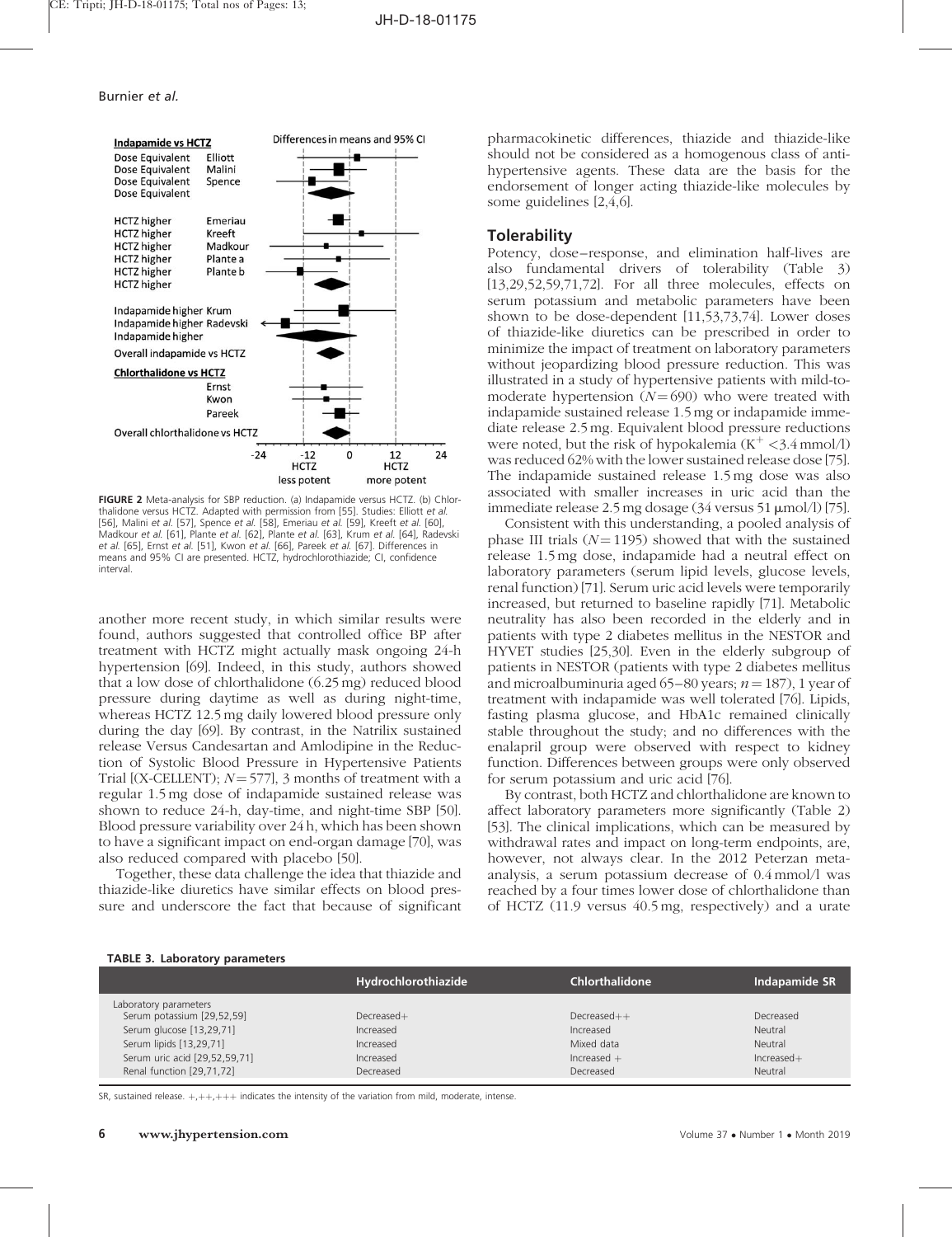increase of  $36 \mu$ mol/l was found with a 12.3 mg dose of HCTZ and a 8.9 mg dose of chlorthalidone [\[52\].](#page-10-0)

Studies have also shown that serum creatinine levels increase significantly with HCTZ and chlorthalidone treatments [\[29,72\].](#page-10-0) In a post hoc analysis of the Systolic Hypertension in Europe [(Syst-Eur);  $N = 4406$ ) trial, for example, treatment with HCTZ 12.5–25 mg, alone or in combination, increased serum creatinine by  $+6.7 \mu$ mol/l ( $P < 0.001$ ) compared with baseline in older patients with isolated systolic hypertension [\[72\]](#page-11-0). Similarly, 3 years of treatment of the elderly with the chlorthalidone  $12.5-25$  mg ( $+$  atenolol as needed) in SHEP led to increases in serum creatinine compared with placebo  $(+2.8 \,\mu\text{mol/l}; P < 0.001)$  [\[29\]](#page-10-0). As all drugs that lower blood pressure tend to increase creatinine because of reduced renal perfusion pressure, this effect may be only partially related to the drug per se.

Effects on serum glucose, dysmetabolic effects and increases in the probability of developing type 2 diabetes mellitus are typically considered to be similar for chlorthalidone and HCTZ. However, close analysis of the Elliott 2007 network meta-analysis  $(N = 143153)$ , which compared the risk of new onset diabetes associated with the use of the major antihypertensive drug classes and placebo versus diuretics as reference class, suggests that the impact on new onset diabetes may not be the same whether the reference group included chlorthalidone or not [\[10\].](#page-9-0) Indeed, the increase in new onset diabetes induced by diuretics compared with placebo lost its significance in the sensitivity analysis when chlorthalidone was considered alone whereas it remained unchanged when HCTZ alone was considered. These data highlight possible differences between thiazide and thiazide-like diuretics with respect to long-term impact on new onset diabetes.

In addition, differences in the clinical acceptability of indapamide and HCTZ were noted in a head-to-head comparison of indapamide sustained release 1.5 mg and HCTZ 25 mg ( $N = 50$ ), in which indapamide was metabolically neutral, whereas HCTZ was associated with significant increases in triglycerides and glucose levels [\[77\].](#page-11-0) Moreover, in a study of elderly patients  $(N = 524)$ , after 12 weeks of treatment, more patients had moderate/severe hypokalemia  $\left( \langle 3.0 \text{mmol/}l \rangle \right)$  in the HCTZ 25 mg group than in the indapamide sustained release 1.5 mg group (2.3 versus 0.6%, respectively) [\[59\].](#page-10-0) This different impact on serum potassium may partly explain the lower incidence of new onset diabetes observed with indapamide though in the Prevention and Treatment of Hypertension with Algorithm-based Therapy (PATHWAY) 3 study, there was no impact of potassium on glucose metabolism [\[78\].](#page-11-0)

Two recently published articles from Denmark have suggested that the long-term use of HCTZ  $(>10$  years) is associated with an increased risk of skin cancers [\[79,80\].](#page-11-0) The first case–control study showed an increased risk of basal cell (BCC) and squamous cell (SCC) carcinoma. The use of high cumulative doses of HCTZ (>50 g) was associated with a dose-dependent increase in the risk of BCC (odds ratio 1.29, 95% CI: 1.23–1.35) and SCC (odds ratio 3.84, 95% CI: 3.68–4.31). The mechanism hypothesized is the photosensitizing effect of HCTZ. Thus, the increased risk was not shared by chlorthalidone or indapamide. In a second analysis of the same databases, the same authors reported an increase in the risk of nodular melanoma with the use of HCTZ. Therefore, one now recommend to inform patients of this risk and to examine patients' skin regularly. Switching patients to chlorthalidone or indapamide may be another alternative in patients at high risk of skin cancers or those who are very worried about developing cancer.

## Clinical endpoints

The most recent ESC/ESH guidelines cite the lack of headto-head studies with clinical event data and the low availability of single-pill combinations that include thiazide-like diuretics as the main reasons for not differentiating between thiazide and thiazide-like diuretics [\[8\]](#page-9-0). Yet, other guidelines [\[2,4\]](#page-9-0) have based their recommendation to differentiate between the two groups of diuretics on the results of meta-analyses that evaluate cardiovascular event risk after treatment with HCTZ, chlorthalidone and indapamide (Table 4) [\[2,81–84\].](#page-9-0) Interestingly, in one of these metaanalyses (21 studies), in which two analyses were performed (with and without adjustment for changes in blood pressure), the reduction in risk of cardiovascular events and heart failure was significant for thiazide-like diuretics (chlorthalidone and indapamide) irrespective of the adjustment for blood pressure [\[81\]](#page-11-0). For thiazides (chlorothiazide, HCTZ, trichlormethiazide, bendroflumethiazide, bendrofluazide), however, the reduction in risk was only significant when no adjustment for blood pressure reduction was made. These data suggest that blood pressure independent reduction of risk occurred with thiazide-like, but not thiazide diuretics.

#### **Mortality**

With respect to mortality, results of meta-analyses are particularly noteworthy as they are consistently different between thiazide and thiazide-like diuretics. In the Olde Enberink et al. meta-analysis, treatment with thiazide-like diuretics, but not thiazides, resulted in a significant reduction in all-cause mortality compared with placebo [RR 0.84 (95% CI: 0.74–0.96), no adjustment for blood pressure; Table 4) [\[81\].](#page-11-0) In the 2015 meta-analysis by Thomopoulos et al.  $(N = 195\,267)$ , only treatment with indapamide significantly reduced all-cause mortality [RR 0.86 (95% CI: 0.75– 0.99), no adjustment for blood pressure] [\[83\]](#page-11-0).

These opposing effects on mortality raise an important question about heterogeneity and the interpretation of meta-analyses that combine data for thiazide and thiazide-like diuretics. In the elderly, anti-hypertensive treatment has been reported to have no effect on mortality; but authors also report significant heterogeneity because of HYVET, which was the only indapamide trial and the only trial to show an improvement in mortality risk [\[85\]](#page-11-0). In diabetic patients, no effect of diuretic treatment on mortality was found in several meta-analyses [\[18–20\].](#page-9-0) However, in the diabetes sub-analysis of the placebo-controlled SHEP trial ( $n = 1226$ ) significant improvements in cardiovascular and all-cause mortality were noted after chlorthalidone treatment [adjusted hazard ratio 0.69 (95% CI: 0.53–0.85) for cardiovascular mortality and 0.81 (95% CI: 0.68–0.95) for total mortality] [\[86\]](#page-11-0)). These data, thus, suggest that combining of data from thiazide-like and thiazide diuretics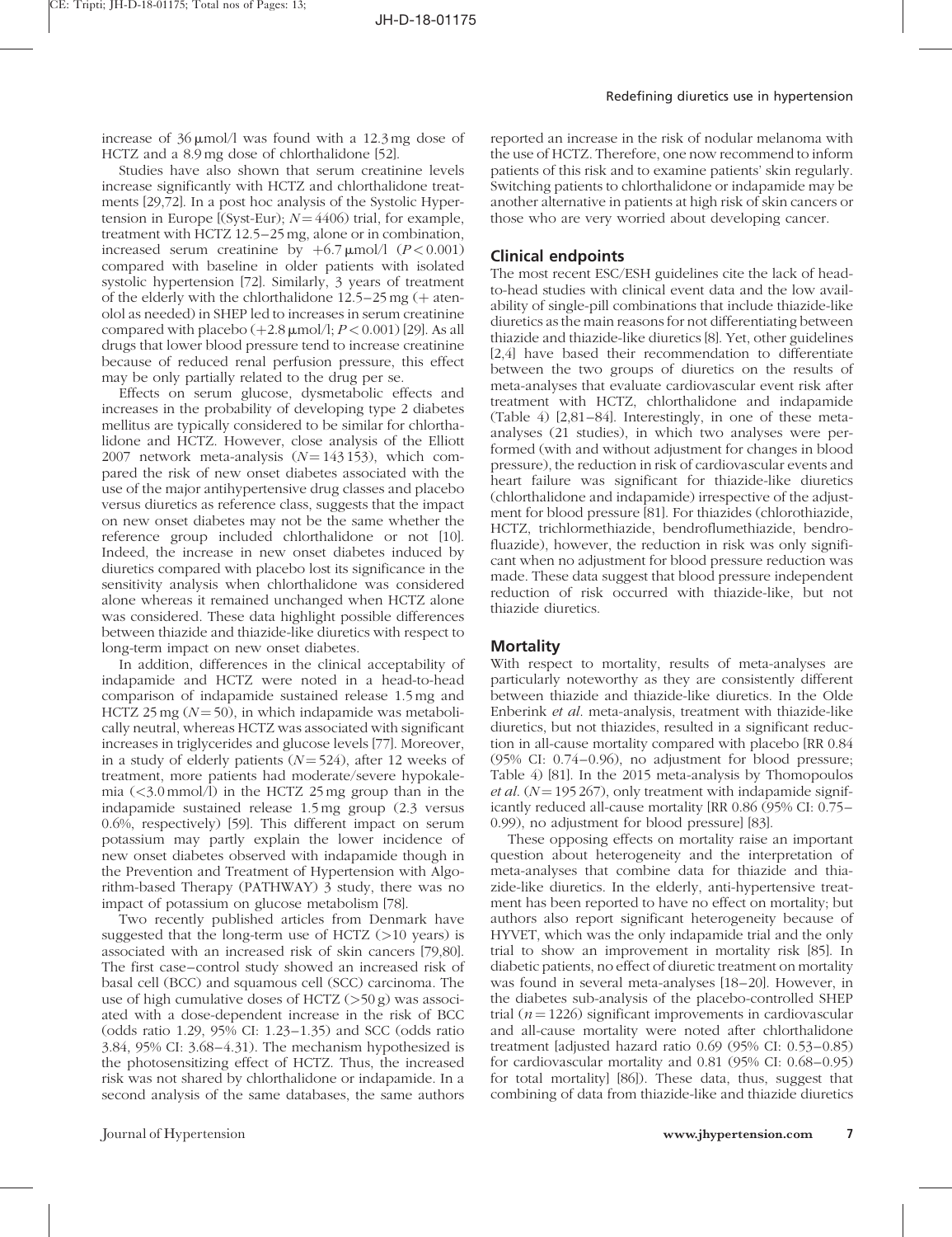| TABLE 4. Results of recent meta-analyses in hypertensive patients                                                                                                                                                                  |                         |                                                 |                                                                                                                                                                                                                                                                                                                                                                                  |                                              |                                     |                                     |                                                |                                              |                                 |
|------------------------------------------------------------------------------------------------------------------------------------------------------------------------------------------------------------------------------------|-------------------------|-------------------------------------------------|----------------------------------------------------------------------------------------------------------------------------------------------------------------------------------------------------------------------------------------------------------------------------------------------------------------------------------------------------------------------------------|----------------------------------------------|-------------------------------------|-------------------------------------|------------------------------------------------|----------------------------------------------|---------------------------------|
|                                                                                                                                                                                                                                    |                         |                                                 |                                                                                                                                                                                                                                                                                                                                                                                  | Cardiovascular                               | Coronary heart                      | Cerebrovascular                     |                                                | Cardiovascular                               | All-cause                       |
| Study                                                                                                                                                                                                                              | Versus                  |                                                 | BP adj                                                                                                                                                                                                                                                                                                                                                                           | events                                       | disease                             | events/stroke                       | <b>Heart failure</b>                           | mortality                                    | mortality                       |
| Olde Engberink et al., 2015 [81]                                                                                                                                                                                                   |                         |                                                 |                                                                                                                                                                                                                                                                                                                                                                                  |                                              |                                     |                                     |                                                |                                              |                                 |
| Thiazide-like <sup>b</sup>                                                                                                                                                                                                         |                         | RR [95% CI]                                     | $\frac{1}{2}$                                                                                                                                                                                                                                                                                                                                                                    | $0.67$ [0.60-0.75] <sup><math>a</math></sup> |                                     | $0.68$ [0.57 - 0.80] <sup>a</sup>   | $0.47$ [0.36-0.61] <sup>a</sup>                |                                              | $0.84$ [0.74-0.96] <sup>a</sup> |
| Thiazide <sup>b</sup>                                                                                                                                                                                                              | 군                       | 〒<br>RR [95%                                    | $\frac{1}{2}$                                                                                                                                                                                                                                                                                                                                                                    | $0.67$ [0.56-0.81] <sup>2</sup>              |                                     | $0.52$ [0.38-0.69] <sup>ª</sup>     | $0.36$ [0.16-0.84] <sup>ª</sup>                |                                              | $0.86$ $[0.75 - 1.00]$          |
| Thiazide-like <sup>b</sup>                                                                                                                                                                                                         | $\overline{\mathtt{r}}$ | RR [95% CI]                                     | Yes                                                                                                                                                                                                                                                                                                                                                                              | $0.88$ [0.79 - 0.98] <sup>2</sup>            |                                     |                                     | $0.71$ [0.57 - 0.89] <sup><math>a</math></sup> |                                              |                                 |
| Thiazide <sup>b</sup>                                                                                                                                                                                                              | ᇍ                       | RR [95% CI]                                     | Yes                                                                                                                                                                                                                                                                                                                                                                              | $1.00$ $[0.91 - 1.09]$                       |                                     |                                     | $0.90$ [ $0.68 - 1.21$ ]                       |                                              | Ï                               |
| Chen et al., 2015 [82] <sup>c</sup>                                                                                                                                                                                                |                         |                                                 |                                                                                                                                                                                                                                                                                                                                                                                  |                                              |                                     |                                     |                                                |                                              |                                 |
| Thiazide-like <sup>d</sup>                                                                                                                                                                                                         | Ac $+$ PL               | OR [95% CI]                                     | $\frac{1}{2}$                                                                                                                                                                                                                                                                                                                                                                    | $0.78$ [0.68-0.90] <sup>a</sup>              | $0.98$ [0.91-1.05]                  | $0.82$ [0.70-0.96] <sup>ª</sup>     | $0.57$ [0.41-0.76] <sup>a</sup>                |                                              |                                 |
| Thiazide <sup>d</sup>                                                                                                                                                                                                              | $AC + PL$               | OR [95% CI]                                     | ž                                                                                                                                                                                                                                                                                                                                                                                | $0.92$ [0.79-1.07]                           | $0.96$ [0.78-1.19]                  | $1.03 [0.67 - 1.56]$                | $0.71$ $[0.44 - 1.15]$                         |                                              | $\begin{array}{c} \end{array}$  |
| Thomopoulos et al., 2015 [83]                                                                                                                                                                                                      |                         |                                                 |                                                                                                                                                                                                                                                                                                                                                                                  |                                              |                                     |                                     |                                                |                                              |                                 |
| Chlorthalidone                                                                                                                                                                                                                     | $AC + PL$               | RR [95% CI]                                     | Yes                                                                                                                                                                                                                                                                                                                                                                              |                                              | $0.69$ $[0.49 - 0.97]$ <sup>a</sup> | $0.63$ [0.50-0.80] <sup>a</sup>     | $0.48$ [0.35-0.67] <sup>a</sup>                | $0.80$ [0.61-1.04]                           | $0.89$ $[0.75 - 1.06]$          |
| Indapamide                                                                                                                                                                                                                         | Ac + $PL$               | RR [95% CI]                                     | Yes                                                                                                                                                                                                                                                                                                                                                                              |                                              | $1.02$ [0.63-1.65]                  | $0.73$ [0.61-0.87] <sup>a</sup>     |                                                | $0.83$ [0.69-1.01]                           | $0.86$ [0.75-0.99] <sup>a</sup> |
| Thiazidee                                                                                                                                                                                                                          | Ac + $PL$               | RR [95% CI]                                     | Yes                                                                                                                                                                                                                                                                                                                                                                              |                                              | $0.80$ [0.56-1.15]                  | $0.59$ $[0.41 - 0.85]$ <sup>a</sup> | $0.81$ [0.45-1.46]                             | $0.79$ [0.65-0.95] <sup><math>a</math></sup> | $0.92$ [0.81-1.05]              |
| United Kingdom National Clinical<br>Guideline Centre [2]                                                                                                                                                                           |                         |                                                 |                                                                                                                                                                                                                                                                                                                                                                                  |                                              |                                     |                                     |                                                |                                              |                                 |
| Bendroflumethiazide                                                                                                                                                                                                                |                         | HR [95% CI]                                     | $\begin{array}{c} \rule{0pt}{2.5ex} \rule{0pt}{2.5ex} \rule{0pt}{2.5ex} \rule{0pt}{2.5ex} \rule{0pt}{2.5ex} \rule{0pt}{2.5ex} \rule{0pt}{2.5ex} \rule{0pt}{2.5ex} \rule{0pt}{2.5ex} \rule{0pt}{2.5ex} \rule{0pt}{2.5ex} \rule{0pt}{2.5ex} \rule{0pt}{2.5ex} \rule{0pt}{2.5ex} \rule{0pt}{2.5ex} \rule{0pt}{2.5ex} \rule{0pt}{2.5ex} \rule{0pt}{2.5ex} \rule{0pt}{2.5ex} \rule{0$ | $0.78$ [0.65-0.94] <sup>a</sup>              | 1.00 $[0.80 - 1.25]$                | $0.44$ [0.30-0.63] <sup>ª</sup>     | $\overline{1}$                                 |                                              | $1.00$ $[0.81 - 1.24]$          |
| Chlorthalidone                                                                                                                                                                                                                     | 군                       | HR [95% CI]                                     | I                                                                                                                                                                                                                                                                                                                                                                                | 4.31 [0.27-68.84]                            | $2.0$ [0.86-4.67]                   | $0.63$ [0.49-0.80] <sup>ª</sup>     |                                                |                                              | $0.87$ [0.73-1.04]              |
| Indapamide                                                                                                                                                                                                                         |                         | $\overline{\overline{\overline{C}}}$<br>HR [95% | $\overline{\phantom{a}}$                                                                                                                                                                                                                                                                                                                                                         | $0.77$ [0.64-0.93] <sup><math>a</math></sup> | $0.53$ [0.36-0.77] <sup>a</sup>     | $0.72$ [0.61-0.87] <sup>a</sup>     |                                                |                                              | $0.85$ [0.74-0.99] <sup>a</sup> |
| Thiazide-like constitutes chlorthalidone and indapamide; thiazide constitutes chlorothiazide, hydrochlorothiazide, trichlormethiazide, bendroflumethiazide, bendroflumethiazide, bendrofluazide.<br>Significant versus comparator. |                         |                                                 |                                                                                                                                                                                                                                                                                                                                                                                  |                                              |                                     |                                     |                                                |                                              |                                 |
| Thiazide-like, indapamide, chlorthalidone, metolazone; thiazide, chlorothiazide; HCTZ, methyclothiazide, trichlormethiazide, polythiazide, bendroflumethiazide.<br>No adjustment for blood pressure.                               |                         |                                                 |                                                                                                                                                                                                                                                                                                                                                                                  |                                              |                                     |                                     |                                                |                                              |                                 |
| Hydrochlorothiazide and bendroflumethiazide. Ac, active, BP adj. blood pressure adjustment; CI, confidence interval, HR, hazard ratio; OR, odds ratio; PL, placebo; RR, risk reduction. Significant values are indicated in bo     |                         |                                                 |                                                                                                                                                                                                                                                                                                                                                                                  |                                              |                                     |                                     |                                                |                                              |                                 |

may mask differences between these two classes of diuretics.

#### End-organ damage and vascular health

Improvements in clinical endpoints are in large part attributable to decreases in blood pressure. The three drug classes recommended as first-line therapy improve markers of renal function and of cardiovascular health. However, when the effects on end-organ damage and vascular health that are not driven by blood pressure reduction are considered, differences not only between drug classes but also between drugs belonging to the same therapeutic class start to appear.

Among diuretics, markers of renal function respond differently to treatment with HCTZ, chlorthalidone, and indapamide [\[25,87–89\]](#page-9-0). Recently, in hypertensive patients whose blood pressure was controlled by adding indapamide 1.5 mg or HCTZ 12.5 mg to treatment with losartan 50 mg ( $n = 90$ ), urine albumin–creatinine ratio, urine neutrophil gelatinase-associated lipocalin, and renal resistive index improved compared with baseline in both groups [\[89\]](#page-11-0). Favorable changes in these markers of renal injury and renal hemodynamics, however, were significantly greater in the losartan/indapamide group than in the losartan/ HCTZ group [\[89\].](#page-11-0)

Markers of heart damage also respond differently depending on the treatment [\[90–92\].](#page-11-0) In a randomized controlled study in which decreases in DBP were similar in all treatment groups  $(N = 151)$ , 6 months treatment with indapamide reduced left ventricular mass, whereas treatment with HCTZ did not [\[91\]](#page-11-0). More recently, the heterogeneity among diuretics was illustrated in a meta-analysis (12 trials,  $N = 1005$ ) showing that treatments with chlorthalidone, indapamide, and potassium-sparing diuretics, but not with HCTZ, were associated with significant reductions in left ventricular mass compared with RAS inhibitors [\[92\]](#page-11-0). In this meta-analysis, chlorthalidone, indapamide, and potassium-sparing diuretics surpassed RAS inhibitors in terms of reduction of left ventricular mass [\[92\].](#page-11-0) Interestingly, in a study of 56 hypertensive patients with diabetes mellitus, 6 months treatment with indapamide sustained release 1.5 mg or HCTZ 25 mg, on a background of quinapril, led to similar changes in blood pressure, but indapamide was associated with significantly greater improvements in endothelial and arterial function and with increases in longitudinal left ventricular function compared with HCTZ [\[90\]](#page-11-0). Increases in flow-mediated dilation were also observed with combination indapamide sustained release 1.5 mg, but not with HCTZ 25 mg [\[90\].](#page-11-0)

These blood pressure-independent effects are likely to be fundamental contributors to the differences in long-term endpoints between thiazide and thiazide-like diuretics. They are also likely to be the result of pleiotropic effects that are not governed by the targeting of the kidney.

## SELECTING THE RIGHT TERMINOLOGY: DIFFERENT MECHANISMS OF ACTION

Historically, thiazide and thiazide-like diuretics were grouped together as they target the same segment of the distal convoluted tubule [93]. It was thought that the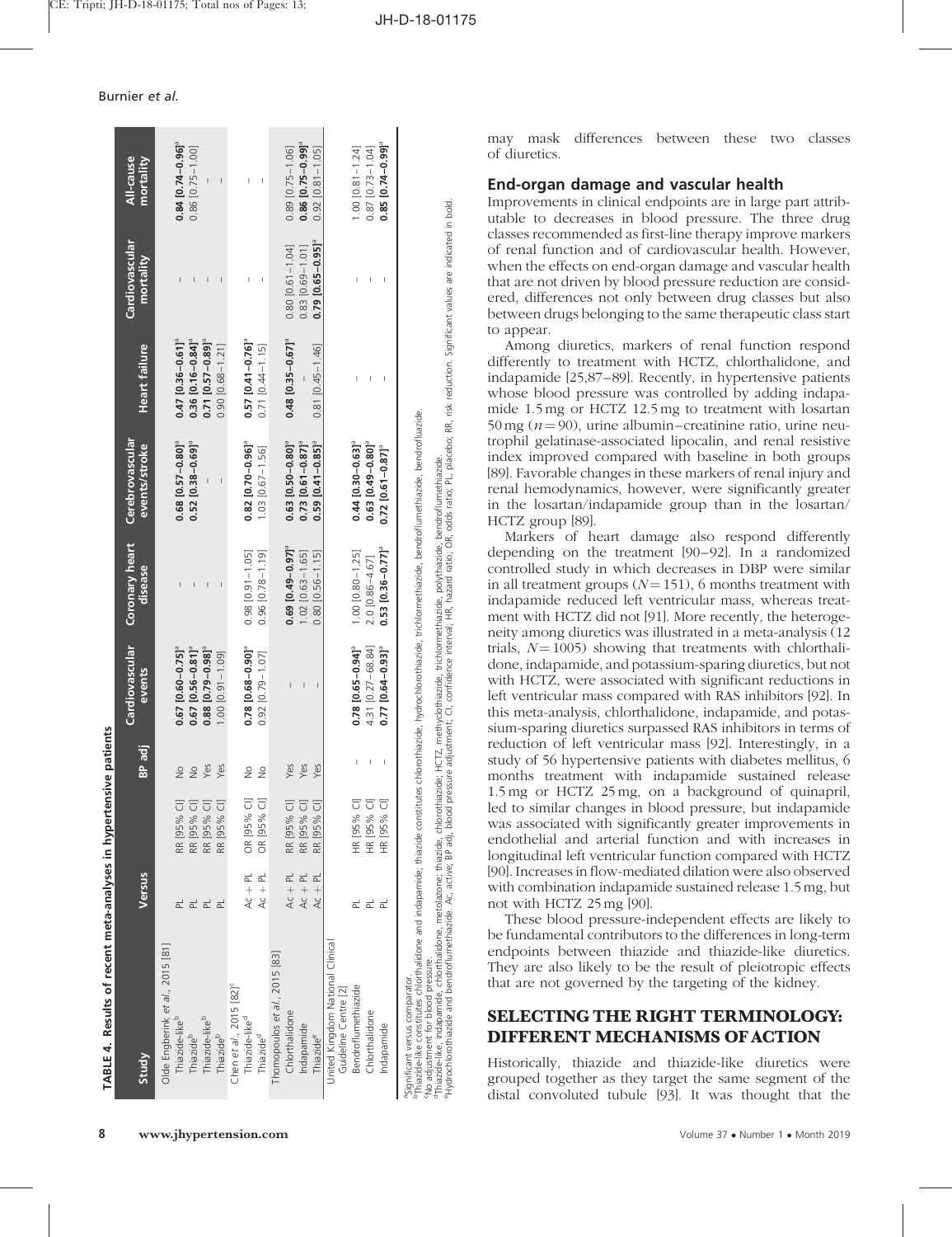#### TABLE 5. Differences in pathways that may mediate vasodilation

|                                                             | Hydrochlorothiazide | Chlorthalidone | Indapamide |
|-------------------------------------------------------------|---------------------|----------------|------------|
| Effect on Kca channels [96,97]                              |                     | ND.            |            |
| Desensitization to calcium via RhoA and Rho kinase [98]     |                     |                | <b>ND</b>  |
| Calcium channel antagonism [99]                             |                     |                |            |
| Carbonic anhydrase inhibition [100-103]                     |                     | $^{+++}$       |            |
| Increase in urinary prostaglandins PGE2 and PGF2a [104,105] | ND.                 |                |            |
| VEGF-C and TGF-ß3 transcription decrease [106]              | <b>ND</b>           |                | <b>ND</b>  |
| Oxidative stress reduction [107-109]                        |                     |                |            |
| Platelet aggregation reduction [106,110]                    |                     |                |            |

KcA, potassium-activated calcium; ND, no data; PGE2, prostaglandin E2; PGF2a, prostaglandin F2alpha; TGF, transforming growth factor; VEGF, vascular endothelial growth factor.

targeting of the sodium-chloride transporter in this part of the kidney tubule mediated the decreases in blood pressure and cardiac output by causing volume loss. The mechanism of action for the blood pressure-lowering effect of diuretics is, in fact, more complex. Only the initial blood pressure reduction (1–2 weeks) is mediated by the kidney: the hypovolemia rapidly stimulates the activation of RAS, which stalls the decrease in blood pressure and results in volume and cardiac output returning almost to baseline [\[94\].](#page-11-0) It is the second phase, during which the diuretic treatment targets peripheral vascular resistance and vasodilation that mediates the bulk of the ongoing (4–8 weeks) and longterm blood pressure reduction [\[95\]](#page-11-0).

Moreover, although all diuretics induce some vasodilation, the mechanisms that lead to endothelium and vascular smooth muscle relaxation [\[95\]](#page-11-0) are complex and appear to be significantly different between thiazide and thiazide-like diuretics (Table 5) [\[95–111\]](#page-11-0). In head-to-head comparisons, significant differences have been found in the antagonism of calcium channels [\[99\],](#page-11-0) the opening of the KCA channel [\[96,97\]](#page-11-0), the inhibition of carbonic anhydrases [\[100,101,103\],](#page-11-0) and the inhibition of RhoA and Rho kinase expression [\[98\].](#page-11-0)

Data have also shown that reductions in morbidity and mortality are likely to be influenced by a range of blood pressure-independent and molecule-specific effects [\[111\].](#page-12-0) Thus, HCTZ appears to have a weaker effect on platelet aggregation than indapamide; and chlorthalidone has been shown to be more potent than bendroflumethiazide in this respect [\[106,110\].](#page-11-0) These differences in effects on platelets could play a role in the observed differences in stroke and mortality [\[106\]](#page-11-0). In addition, chlorthalidone, but not bendroflumethiazide, decreases vascular endothelial growth factor-C and transforming growth factor- $\beta$ 3 transcription, both of which are implicated in angiogenesis and vascular permeability [\[106\]](#page-11-0). Authors of the study suggested that chlorthalidone's effects on vascular permeability could be the basis for the reduced risk of heart failure associated with chlorthalidone treatment [\[28,106\]](#page-9-0). Lastly, indapamide appears to reduce oxidative stress, whereas chlorthalidone and HCTZ do not [\[107–109\].](#page-11-0) As the endothelium mediates direct vasodilation at least in part by responding to nitric oxide, beneficial cardiovascular effects of indapamide may also be related to improvements in endothelial function, which, in turn, improves vasomotor tone, arterial stiffness and remodeling, inflammation, and target organ damage [\[112\].](#page-12-0)

Thus, chlorthalidone and indapamide are similar in their renal mechanism of action to thiazides as they target the same segment of the kidney; however, their overall structure and longer half-life and pleiotropic effects set them apart as separate types of molecules from thiazide diuretics. We believe that the significant differences in the long-term processes could drive the differences in clinical outcomes and justify systematically differentiating between thiazide and thiazide-like diuretics. Head-to head clinical trials are needed to confirm this hypothesis.

## GUIDELINE DIFFERENCES BETWEEN CHLORTHALIDONE AND INDAPAMIDE

Some guidelines do not group chlorthalidone and indapamide under the heading thiazide-like diuretic, but rather, they treat the two molecules separately. In the Latin American Society of Hypertension guidelines, indapamide is preferred in patients with a history of stroke or transient ischemic attack; whereas in the most recent ACC/AHA hypertension recommendations, chlorthalidone is listed as the optimal choice [\[5,6\].](#page-9-0)

These recommendations are based on meta-analyses that highlight potential differences between chlorthalidone and indapamide. The Thomopoulos et al., 2015 meta-analysis, for instance, separates out the chlorthalidone and the indapamide data [\[83\].](#page-11-0) Data from the chlorthalidone trials, but not the indapamide trials, reached statistical significance for coronary heart disease [RR 0.69 (95% CI: 0.49– 0.97)], whereas only the indapamide data reached significance for all-cause mortality [RR 0.86 (95% CI: 0.75–0.99)]. Both treatments had significant effects on stroke and on the composite endpoint (stroke and coronary heart disease). Similar results were obtained by the United Kingdom National Clinical Guideline meta-analysis for stroke (significant versus placebo for both treatments) and all-cause mortality (only significant versus placebo for indapamide) [\[2\]](#page-9-0). Coronary heart disease, however, was significantly reduced with indapamide, but not chlorthalidone [\[2\]](#page-9-0).

As there are no head-to-head trials comparing these two molecules, it is likely that variations in patient populations and differences in study methods influence these results. However, considering the significant differences in structure and pharmacokinetic profiles, the next step in our understanding of diuretics may well be a reflection about the differences among thiazide-like diuretics.

## **CONCLUSION**

In clinical practice, there is a tendency to consider all molecules in a therapeutic class as equivalent. Unfortunately, this is rarely the case. The data presented herein support a clear distinction between thiazide and thiazide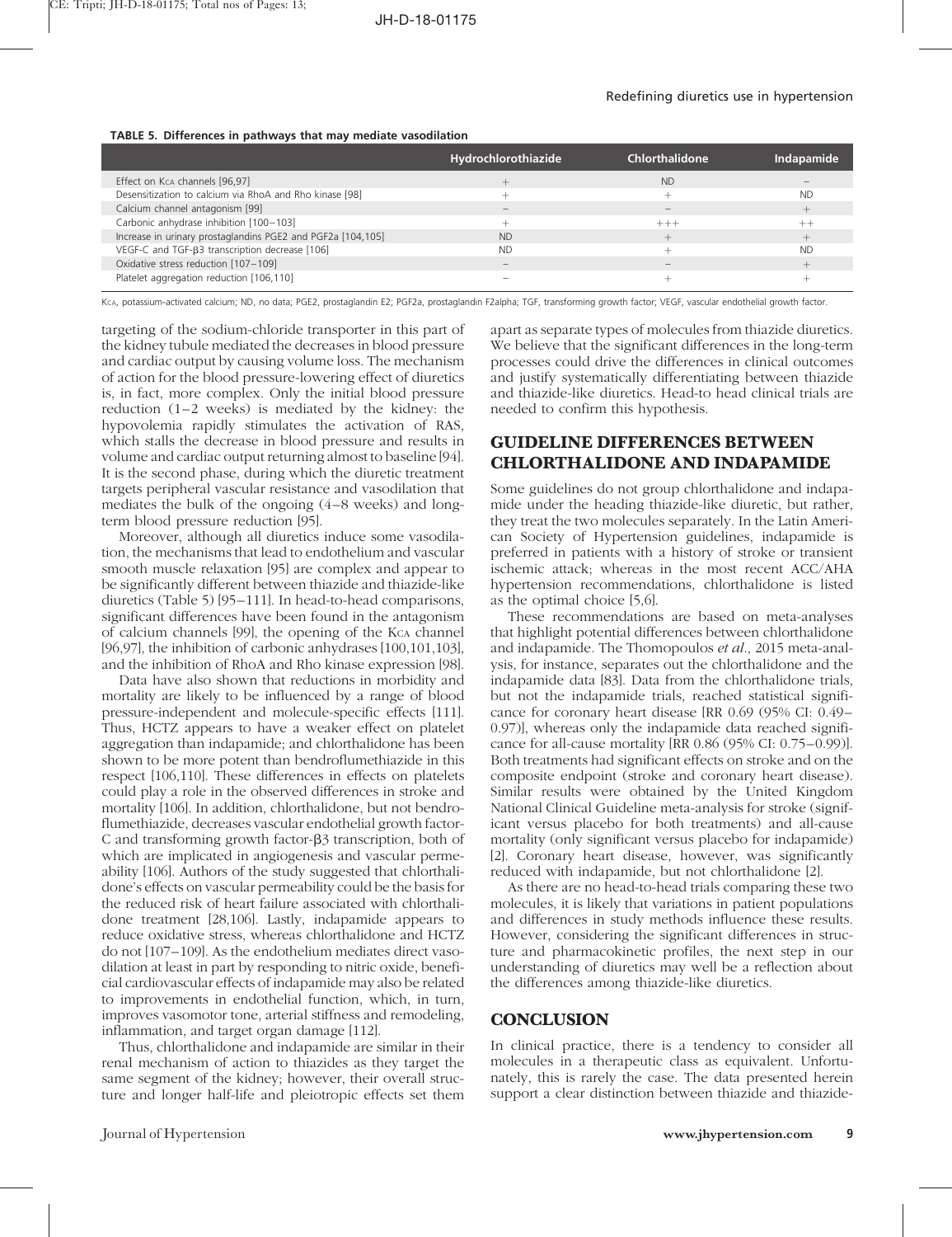<span id="page-9-0"></span>like diuretics. Indapamide and chlorthalidone are sufficiently structurally and mechanistically distinct from HCTZ to warrant a separate classification and clinical data underscore the importance of distinguishing between these molecules in clinical practice.

Overall, the long-term risk:benefit ratio of thiazides is less favorable than that of thiazide-like diuretics; and an overwhelming amount of data describing HCTZ and its potential metabolic effects has skewed our understanding of treatment options away from diuretics in general. When thiazide-like diuretics are considered alone, for the many patients, for whom volume control is essential, the risk:benefit ratio shifts in favor of the diuretic treatment. In such patients, the benefits of volume control, blood pressure reduction, and long-term cardiovascular morbidity and mortality prevention exceed the risk of adverse events.

Looking forward, as most guidelines now recommend combination treatments, comparisons of thiazide and thiazide-like diuretics should probably be made in the context of combinations with a RAS inhibitor. More studies and more single-pill combinations that include thiazide-like diuretics are needed.

## ACKNOWLEDGEMENTS

Editorial assistance was provided by Helene Dassule and funded by Servier.

## Conflicts of interest

This work has been supported by educational grants from Servier Medical Affairs to M.B., G.B. and B.W.

#### REFERENCES

- 1. Padmanabhan S, Caulfield M, Dominiczak AF. Genetic and molecular aspects of hypertension. Circ Res 2015; 116:937–959.
- 2. National Clinical Guideline Centre. Hypertension. The clinical management of primary hypertension in adults (NICE clinical guideline 127). London, United Kingdom. 2011.
- 3. Gabb GM, Mangoni AA, Anderson CS, Cowley D, Dowden JS, Golledge J, et al. Guideline for the diagnosis and management of hypertension in adults - 2016. Med J 2016; 205:85–89.
- 4. Leung AA, Daskalopoulou SS, Dasgupta K, McBrien K, Butalia S, Zarnke KB, et al., Hypertension Canada. Hypertension Canada's 2017 Guidelines for diagnosis, risk assessment, prevention, and treatment of hypertension in adults. Can J Cardiol 2017; 33:557–576.
- 5. Task Force of the Latin American Society of Hypertension. Guidelines on the management of arterial hypertension and related comorbidities in Latin America. *J Hypertens* 2017; 35:1529-1545.
- 6. Whelton PK, Carey RM, Aronow WS, Casey DE Jr, Collins KJ, Dennison Himmelfarb C, et al. 2017 ACC/AHA/AAPA/ABC/ACPM/AGS/ APhA/ASH/ASPC/NMA/PCNA Guideline for the prevention, detection, evaluation, and management of high blood pressure in adults: a report of the American College of Cardiology/American Heart Association Task Force on Clinical Practice Guidelines. Hypertension 2018; 71:1269–1324.
- 7. Carey RM, Whelton PK, 2017 ACC/AHA Hypertension Guideline Writing Committee. Prevention, detection, evaluation, and management of high blood pressure in adults: synopsis of the 2017 American College of Cardiology/American Heart Association Hypertension Guideline. Ann Intern Med 2018; 168:351–358.
- 8. Williams B, Mancia G, Spiering W, Agabiti Rosei E, Azizi M, Burnier M, et al. 2018 ESC/ESH Guidelines for the management of arterial hypertension: the Task Force for the management of arterial hypertension of the European Society of Cardiology and the European Society of Hypertension: The Task Force for the management of arterial hypertension of the European Society of Cardiology and the European Society of Hypertension. J Hypertens 2018; 36:1953–2041.
- 9. Thomopoulos C, Parati G, Zanchetti A. Effects of blood pressure lowering on outcome incidence in hypertension. 1. Overview, metaanalyses, and meta-regression analyses of randomized trials. *J Hyper*tens 2014; 32:2285–2295.
- 10. Elliott WJ, Meyer PM. Incident diabetes in clinical trials of antihypertensive drugs: a network meta-analysis. Lancet 2007; 369:201–207.
- 11. Zhang X, Zhao Q. Association of thiazide-type diuretics with glycemic changes in hypertensive patients: a systematic review and metaanalysis of randomized controlled clinical trials. J Clin Hypertens (Greenwich) 2016; 18:342–351.
- 12. Mukete BN, Rosendorff C. Effects of low-dose thiazide diuretics on fasting plasma glucose and serum potassium-a meta-analysis. J Am Soc Hypertens 2013; 7:454–466.
- 13. Lin JJ, Chang HC, Ku CT, Chen HY. Hydrochlorothiazide hypertension treatment induced metabolic effects in type 2 diabetes: a metaanalysis of parallel-design RCTs. Eur Rev Med Pharmacol Sci 2016; 20:2926–2934.
- 14. Nilsson E, Gasparini A, Arnlov J, Xu H, Henriksson KM, Coresh J, et al. Incidence and determinants of hyperkalemia and hypokalemia in a large healthcare system. Int J Cardiol 2017; 245:277–284.
- 15. Yang Y, Xu H. Comparing six antihypertensive medication classes for preventing new-onset diabetes mellitus among hypertensive patients: a network meta-analysis. J Cell Mol Med 2017; 21:1742-1750.
- 16. Fretheim A, Odgaard-Jensen J, Brors O, Madsen S, Njolstad I, Norheim OF, et al. Comparative effectiveness of antihypertensive medication for primary prevention of cardiovascular disease: systematic review and multiple treatments meta-analysis. BMC Med 2012; 10:33.
- 17. Wright JM, Musini VM, Gill R. First-line drugs for hypertension. Cochrane Database Syst Rev 2018; 4:CD001841.
- 18. Remonti LR, Dias S, Leitao CB, Kramer CK, Klassman LP, Welton NJ, et al. Classes of antihypertensive agents and mortality in hypertensive patients with type 2 diabetes-network meta-analysis of randomized trials. J Diabetes Complications 2016; 30:1192–1200.
- 19. Thomopoulos C, Parati G, Zanchetti A. Effects of blood-pressurelowering treatment on outcome incidence in hypertension: 10 - Should blood pressure management differ in hypertensive patients with and without diabetes mellitus? Overview and meta-analyses of randomized trials. *J Hypertens* 2017; 35:922-944.
- 20. Bangalore S, Fakheri R, Toklu B, Messerli FH. Diabetes mellitus as a compelling indication for use of renin angiotensin system blockers: systematic review and meta-analysis of randomized trials. BMJ 2016; 352:i438.
- 21. ALLHAT Collaborative Research Group. Major outcomes in high-risk hypertensive patients randomized to angiotensin-converting enzyme inhibitor or calcium channel blocker vs diuretic: the Antihypertensive and Lipid-Lowering Treatment to Prevent Heart Attack Trial (ALL-HAT). JAMA 2002; 288:2981–2997.
- 22. Barzilay JI, Davis BR, Cutler JA, Pressel SL, Whelton PK, Basile J, et al., ALLHAT Collaborative Research Group. Fasting glucose levels and incident diabetes mellitus in older nondiabetic adults randomized to receive 3 different classes of antihypertensive treatment: a report from the Antihypertensive and Lipid-Lowering Treatment to Prevent Heart Attack Trial (ALLHAT). Arch Intern Med 2006; 166:2191–2201.
- 23. Bahtiyar G, Gutterman D, Lebovitz H. Heart failure: a major cardiovascular complication of diabetes mellitus. Curr Diab Rep 2016; 16:116.
- 24. de Boer IH, Bangalore S, Benetos A, Davis AM, Michos ED, Muntner P, et al. Diabetes and hypertension: a position statement by the American Diabetes Association. Diabetes Care 2017; 40:1273–1284.
- 25. Marre M, Puig JG, Kokot F, Fernandez M, Jermendy G, Opie L, et al. Equivalence of indapamide SR and enalapril on microalbuminuria reduction in hypertensive patients with type 2 diabetes: the NESTOR Study. J Hypertens 2004; 22:1613–1622.
- 26. Zhang Y, Agnoletti D, Wang JG, Xu Y, Safar ME. Natriuresis and blood pressure reduction in hypertensive patients with diabetes mellitus: the NESTOR study. *J Am Soc Hypertens* 2015; 9:21-28.
- 27. Prevention of stroke by antihypertensive drug treatment in older persons with isolated systolic hypertension. Final results of the Systolic Hypertension in the Elderly Program (SHEP). SHEP Cooperative Research Group. JAMA 1991; 265:3255–3264.
- 28. Kostis JB, Davis BR, Cutler J, Grimm RH Jr, Berge KG, Cohen JD, et al. Prevention of heart failure by antihypertensive drug treatment in older persons with isolated systolic hypertension. SHEP Cooperative Research Group. JAMA 1997; 278:212–216.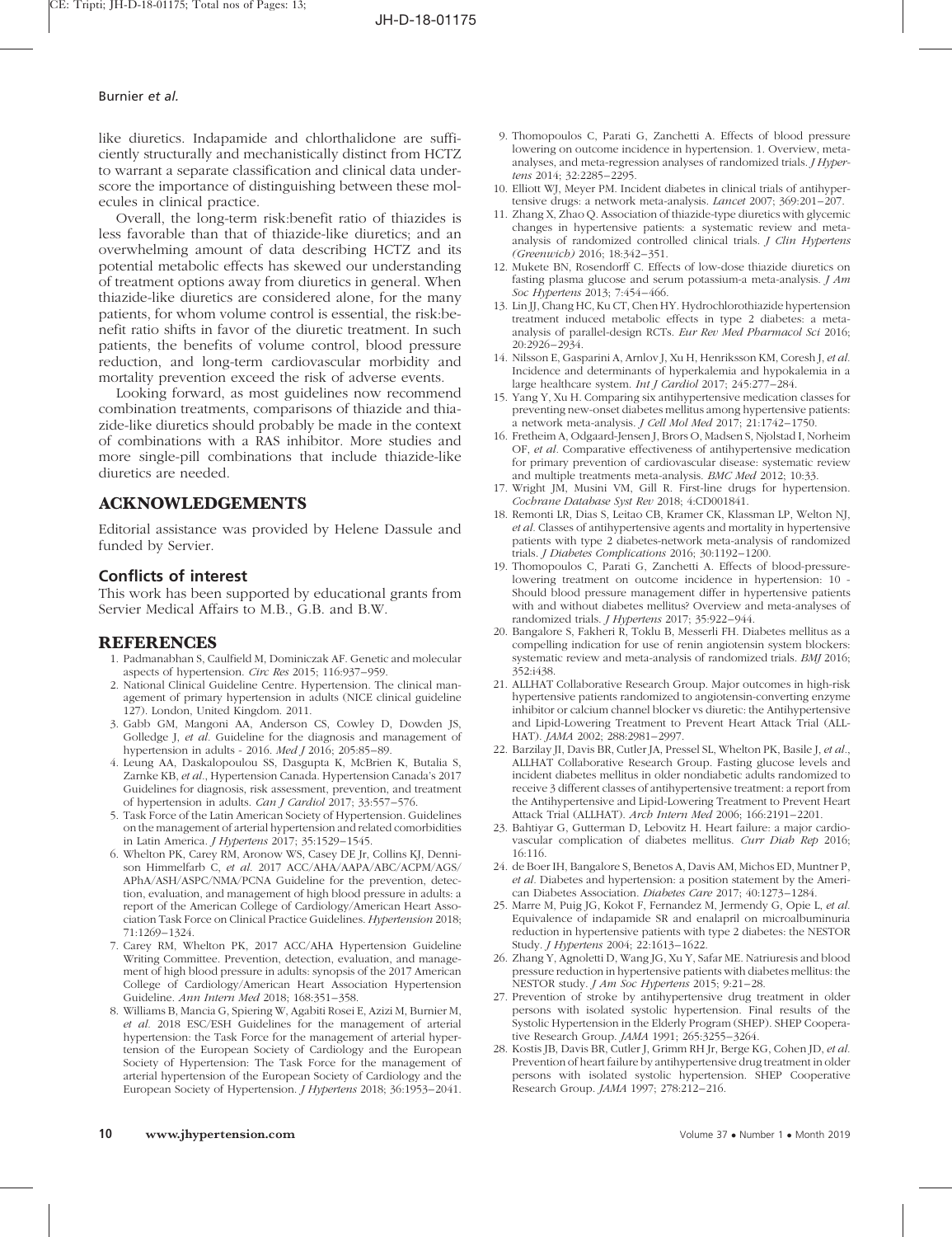- <span id="page-10-0"></span>29. Savage PJ, Pressel SL, Curb JD, Schron EB, Applegate WB, Black HR, et al. Influence of long-term, low-dose, diuretic-based, antihypertensive therapy on glucose, lipid, uric acid, and potassium levels in older men and women with isolated systolic hypertension: the Systolic Hypertension in the Elderly Program. SHEP Cooperative Research Group. Arch Intern Med 1998; 158:741–751.
- 30. Beckett NS, Peters R, Fletcher AE, Staessen JA, Liu L, Dumitrascu D, et al. Treatment of hypertension in patients 80 years of age or older. N Engl J Med 2008; 358:1887–1898.
- 31. Beckett N, Peters R, Tuomilehto J, Swift C, Sever P, Potter J, et al. Immediate and late benefits of treating very elderly people with hypertension: results from active treatment extension to Hypertension in the Very Elderly randomised controlled trial. BMJ 2012; 344:d7541.
- 32. PATS Collaborating Group. A preliminary result. Chin Med J (Engl) 1995; 108:710–717.
- 33. PROGRESS Collaborative group. Randomised trial of a perindoprilbased blood-pressure-lowering regimen among 6,105 individuals with previous stroke or transient ischaemic attack. Lancet 2001; 358:1033–1041.
- 34. Wright JT Jr, Dunn JK, Cutler JA, Davis BR, Cushman WC, Ford CE, et al., ALLHAT Collaborative Research Group. Outcomes in hypertensive black and nonblack patients treated with chlorthalidone, amlodipine, and lisinopril. JAMA 2005; 293:1595–1608.
- 35. Bangalore S, Ogedegbe G, Gyamfi J, Guo Y, Roy J, Goldfeld K, et al. Outcomes with angiotensin-converting enzyme inhibitors vs other antihypertensive agents in hypertensive blacks. Am J Med 2015; 128:1195–1203.
- 36. Niarchos AP, Weinstein DL, Laragh JH. Comparison of the effects of diuretic therapy and low sodium intake in isolated systolic hypertension. Am J Med 1984; 77:1061–1068.
- 37. Blaufox MD, Lee HB, Davis B, Oberman A, Wassertheil-Smoller S, Langford H. Renin predicts diastolic blood pressure response to nonpharmacologic and pharmacologic therapy. JAMA 1992; 267:1221–1225.
- 38. Suonsyrja T, Hannila-Handelberg T, Paavonen KJ, Miettinen HE, Donner K, Strandberg T, et al. Laboratory tests as predictors of the antihypertensive effects of amlodipine, bisoprolol, hydrochlorothiazide and losartan in men: results from the randomized, double-blind, crossover GENRES Study. J Hypertens 2008; 26:1250–1256.
- 39. Kobalava ZD, Kotovskaya YV, Kravtsova OA. Plasma renin activity and potential of indapamide retard to improve control of hypertension. Kardiologiia 2015; 55:21–26.
- 40. Schwartz GL, Bailey K, Chapman AB, Boerwinkle E, Turner ST. The role of plasma renin activity, age, and race in selecting effective initial drug therapy for hypertension. Am J Hypertens 2013; 26:957-964.
- 41. Qi H, Liu Z, Cao H, Sun WP, Peng WJ, Liu B, et al. Comparative efficacy of antihypertensive agents in salt-sensitive hypertensive patients: a network meta-analysis. Am J Hypertens 2018; 31:835–846.
- 42. Williams B, MacDonald TM, Morant SV, Webb DJ, Sever P, McInnes GT, et al., British Hypertension Society programme of Prevention And Treatment of Hypertension With Algorithm based Therapy (PATH-WAY) Study Group. Endocrine and haemodynamic changes in resistant hypertension, and blood pressure responses to spironolactone or amiloride: the PATHWAY-2 mechanisms substudies. Lancet Diabetes Endocrinol 2018; 6:464–475.
- 43. Elijovich F, Weinberger MH, Anderson CA, Appel LJ, Bursztyn M, Cook NR, et al., American Heart Association Professional and Public Education Committee of the Council on Hypertension; Council on Functional Genomics and Translational Biology; and Stroke Council. Salt sensitivity of blood pressure: a scientific statement from the American Heart Association. Hypertension 2016; 68:e7–e46.
- 44. Alderman MH, Cohen HW, Sealey JE, Laragh JH. Plasma renin activity levels in hypertensive persons: their wide range and lack of suppression in diabetic and in most elderly patients. Am J Hypertens 2004;  $17.1 - 7$
- 45. American Diabetes Association. 9. Cardiovascular disease and risk management: standards of medical care in diabetes-2018. Diabetes Care 2018; 41 (Suppl 1):S86–S104.
- 46. Mylan Pharmaceuticals Inc. Hydrochlorothiazide tablets, USP 12.5 mg, 25 mg and 50 mg. United States of America prescribing Information. 2011.
- 47. Monarch Pharmaceuticals I. THALITONE- chlorthalidone tablet. United States of America prescribing Information. 2011.
- 48. Les Laboratoires Servier. European summary of product characteristics. FLUDEX (indapamide) 1 5 mg, prolonged-release film-coated tablets. 2011.
- 49. Carter BL, Ernst ME, Cohen JD. Hydrochlorothiazide versus chlorthalidone: evidence supporting their interchangeability. Hypertension 2004; 43:4–9.
- 50. Zhang Y, Agnoletti D, Safar ME, Blacher J. Effect of antihypertensive agents on blood pressure variability: the Natrilix SR versus candesartan and amlodipine in the reduction of systolic blood pressure in hypertensive patients (X-CELLENT) study. Hypertension 2011; 58:155–160.
- 51. Ernst ME, Carter BL, Goerdt CJ, Steffensmeier JJ, Phillips BB, Zimmerman MB, Bergus GR. Comparative antihypertensive effects of hydrochlorothiazide and chlorthalidone on ambulatory and office blood pressure. Hypertension 2006; 47:352–358.
- 52. Peterzan MA, Hardy R, Chaturvedi N, Hughes AD. Meta-analysis of dose-response relationships for hydrochlorothiazide, chlorthalidone, and bendroflumethiazide on blood pressure, serum potassium, and urate. Hypertension 2012; 59:1104–1109.
- 53. Musini VM, Nazer M, Bassett K, Wright JM. Blood pressure-lowering efficacy of monotherapy with thiazide diuretics for primary hypertension. Cochrane Database Syst Rev 2014; 5:CD003824.
- 54. Roush GC, Sica DA. Diuretics for hypertension: a review and update. Am J Hypertens 2016; 29:1130–1137.
- 55. Roush GC, Ernst ME, Kostis JB, Tandon S, Sica DA. Head-to-head comparisons of hydrochlorothiazide with indapamide and chlorthalidone: antihypertensive and metabolic effects. Hypertension 2015; 65:1041–1046.
- 56. Elliott WJ, Weber RR, Murphy MB. A double-blind, randomized, placebo-controlled comparison of the metabolic effects of low-dose hydrochlorothiazide and indapamide. J Clin Pharmacol 1991; 31:751–757.
- 57. Malini PL, Strocchi E, Ricci F, Ambrosioni E. Indapamide or hydrochlorothiazide in hypertensive patients resistant to treatment with an angiotensin-converting enzyme inhibitor. Curr Therap Res 1994; 55:932–937.
- 58. Spence JD, Huff M, Barnett PA. Effects of indapamide versus hydrochlorothiazide on plasma lipids and lipoproteins in hypertensive patients: a direct comparison. Can J Clin Pharmacol 2000; 7:32-37.
- 59. Emeriau JP, Knauf H, Pujadas JO, Calvo-Gomez C, Abate G, Leonetti G, Chastang C. A comparison of indapamide SR 1.5 mg with both amlodipine 5 mg and hydrochlorothiazide 25 mg in elderly hypertensive patients: a randomized double-blind controlled study. J Hypertens 2001; 19:343–350.
- 60. Kreeft JH, Langlois S, Ogilvie RI. Comparative trial of indapamide and hydrochlorothiazide in essential hypertension, with forearm plethysmography. J Cardiovasc Pharmacol 1984; 6:622–626.
- 61. Madkour H, Gadallah M, Riveline B, Plante GE, Massry SG. Comparison between the effects of indapamide and hydrochlorothiazide on creatinine clearance in patients with impaired renal function and hypertension. Am J Nephrol 1995; 15:251–255.
- 62. Plante GE, Robillard C. Indapamide in the treatment of essential arterial hypertension: results of a controlled study. Curr Med Res Opin 1983; 8 (Suppl 3):59–66.
- 63. Plante GE, Dessurault DL. Hypertension in elderly patients. A comparative study between indapamide and hydrochlorothiazide. Am J Med 1988; 84:98–103.
- 64. Krum H, Skiba M, Gilbert RE. Comparative metabolic effects of hydrochlorothiazide and indapamide in hypertensive diabetic patients receiving ACE inhibitor therapy. Diabet Med 2003; 20:708–712.
- 65. Radevski IV, Valtchanova ZP, Candy GP, Wald AM, Ngcezula T, Sareli P. Comparison of indapamide and low-dose hydrochlorothiazide monotherapy in black patients with mild to moderate hypertension. S Afr Med J 2002; 92:532–536.
- 66. Kwon BJ, Jang SW, Choi KY, Kim DB, Cho EJ, Ihm SH, et al.Comparison of the efficacy between hydrochlorothiazide and chlorthalidone on central aortic pressure when added on to candesartan in treatmentnaive patients of hypertension. Hypertens Res 2013; 36:79–84.
- 67. Pareek A, Basavanagowdappa H, Zawar S, Kumar A, Chandurkar N. A randomized, comparative study evaluating the efficacy and tolerability of losartan-low dose chlorthalidone (6.25 mg) combination with losartan-hydrochlorothiazide (12. 5 mg) combination in Indian patients with mild-to-moderate essential hypertension Expert Opin Pharmacother 2009; 10:1529–1536.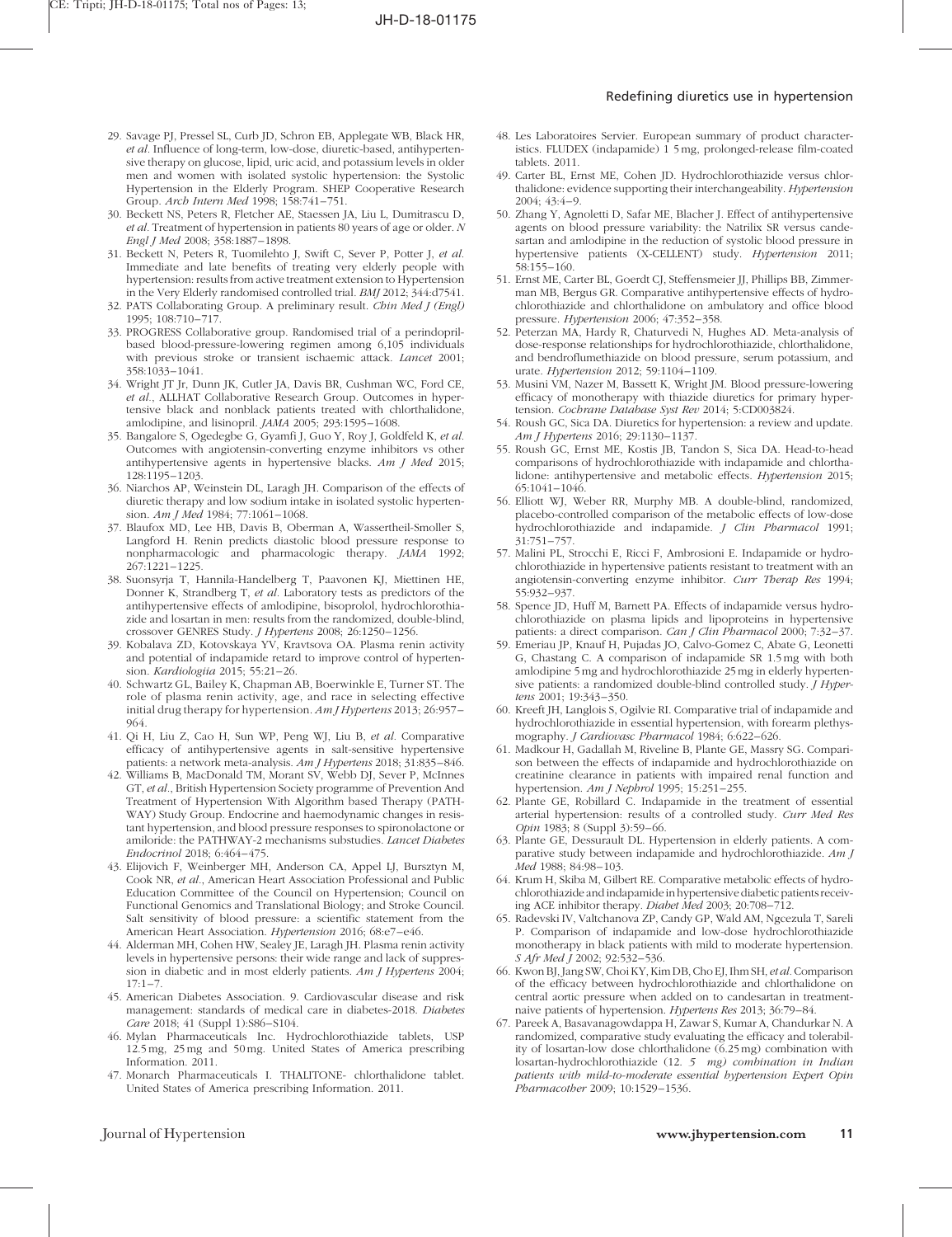- <span id="page-11-0"></span>68. Bakris GL, Sica D, White WB, Cushman WC, Weber MA, Handley A, et al. Antihypertensive efficacy of hydrochlorothiazide vs chlorthalidone combined with azilsartan medoxomil. Am J Med 2012; 125:1229.e1–1229.e10.
- 69. Pareek AK, Messerli FH, Chandurkar NB, Dharmadhikari SK, Godbole AV, Kshirsagar PP, et al. Efficacy of low-dose chlorthalidone and hydrochlorothiazide as assessed by 24-h ambulatory blood pressure monitoring. J Am Coll Cardiol 2016; 67:379–389.
- 70. Frattola A, Parati G, Cuspidi C, Albini F, Mancia G. Prognostic value of 24-hour blood pressure variability. *J Hypertens* 1993; 11:1133-1137.
- 71. Weidmann P. Metabolic profile of indapamide sustained-release in patients with hypertension: data from three randomised double-blind studies. Drug Saf 2001; 24:1155–1165.
- 72. Voyaki SM, Staessen JA, Thijs L,Wang JG, Efstratopoulos AD, Birkenhager WH, et al., Systolic Hypertension in Europe (Syst-Eur) Trial Investigators. Follow-up of renal function in treated and untreated older patients with isolated systolic hypertension. Systolic Hypertension in Europe (Syst-Eur) Trial Investigators. *J Hypertens* 2001; 19:511-519.
- 73. Rodenburg EM, Visser LE, Hoorn EJ, Ruiter R, Lous JJ, Hofman A, et al. Thiazides and the risk of hypokalemia in the general population. J Hypertens 2014; 32:2092–2097.
- 74. Ernst ME, Carter BL, Zheng S, Grimm RH Jr. Meta-analysis of doseresponse characteristics of hydrochlorothiazide and chlorthalidone: effects on systolic blood pressure and potassium. Am J Hypertens 2010; 23:440–446.
- 75. Ambrosioni E, Safar M, Degaute JP, Malin PL, MacMahon M, Pujol DR, et al. Low-dose antihypertensive therapy with 1.5 mg sustainedrelease indapamide: results of randomised double-blind controlled studies. European study group. *J Hypertens* 1998; 16:1677-1684.
- 76. Puig JG, Marre M, Kokot F, Fernandez M, Jermendy G, Opie L, et al. Efficacy of indapamide SR compared with enalapril in elderly hypertensive patients with type 2 diabetes. Am J Hypertens 2007; 20:90-97.
- 77. Semenkin AA, Zhivilova LA, Golevtsova Z, Protskii IA, Nazarov AG, Potapov VV, Pritykina TV. Comparative assessment of hypotensive, metabolic, and endothelial effects of indapamide-retard and hydrochlorothiazide in patients with essential hypertension. Kardiologiia 2006; 46:35–39.
- 78. Brown MJ, Williams B, Morant SV, Webb DJ, Caulfield MJ, Cruickshank JK, et al., British Hypertension Society's Prevention and Treatment of Hypertension with Algorithm-based Therapy (PATHWAY) Studies Group. Effect of amiloride, or amiloride plus hydrochlorothiazide, versus hydrochlorothiazide on glucose tolerance and blood pressure (PATHWAY-3): a parallel-group, double-blind randomised phase 4 trial. Lancet Diabetes Endocrinol 2016; 4:136–147.
- 79. Pedersen SA, Gaist D, Schmidt SAJ, Holmich LR, Friis S, Pottegard A. Hydrochlorothiazide use and risk of nonmelanoma skin cancer: a nationwide case-control study from Denmark. J Am Acad Dermatol 2018; 78:673.e9–681.e9.
- 80. Pottegard A, Pedersen SA, Schmidt SAJ, Holmich LR, Friis S, Gaist D. Association of hydrochlorothiazide use and risk of malignant melanoma. JAMA Intern Med 2018; 178:1120–1122.
- 81. Olde Engberink RH, Frenkel WJ, van den Bogaard B, Brewster LM, Vogt L, van den Born BJ. Effects of thiazide-type and thiazide-like diuretics on cardiovascular events and mortality: systematic review and meta-analysis. Hypertension 2015; 65:1033-1040.
- 82. Chen P, Chaugai S, Zhao F, Wang DW. Cardioprotective effect of thiazide-like diuretics: a meta-analysis. Am J Hypertens 2015; 28:1453-1463.
- 83. Thomopoulos C, Parati G, Zanchetti A. Effects of blood pressure lowering on outcome incidence in hypertension: 4. Effects of various classes of antihypertensive drugs–overview and meta-analyses. J Hypertens 2015; 33:195–211.
- 84. Roush GC, Holford TR, Guddati AK. Chlorthalidone compared with hydrochlorothiazide in reducing cardiovascular events: systematic review and network meta-analyses. Hypertension 2012; 59:1110–1117.
- 85. Bejan-Angoulvant T, Saadatian-Elahi M, Wright JM, Schron EB, Lindholm LH, Fagard R, et al. Treatment of hypertension in patients 80 years and older: the lower the better? A meta-analysis of randomized controlled trials. *J Hypertens* 2010; 28:1366-1372.
- 86. Kostis JB, Wilson AC, Freudenberger RS, Cosgrove NM, Pressel SL, Davis BR, SHEP Collaborative Research Group. Long-term effect of diuretic-based therapy on fatal outcomes in subjects with isolated systolic hypertension with and without diabetes. Am J Cardiol 2005; 95:29–35.
- 87. Hallab M, Gallois Y, Chatellier G, Rohmer V, Fressinaud P, Marre M. Comparison of reduction in microalbuminuria by enalapril and hydrochlorothiazide in normotensive patients with insulin dependent diabetes. BMJ 1993; 306:175–182.
- 88. Stornello M, Valvo EV, Scapellato L. Comparative effects of enalapril, atenolol and chlorthalidone on blood pressure and kidney function of diabetic patients affected by arterial hypertension and persistent proteinuria. Nephron 1991; 58:52–57.
- 89. Wang S, Li J, Zhou X, Liu K, Zhang X, Meng Q, et al. Comparison between the effects of hydrochlorothiazide and indapamide on the kidney in hypertensive patients inadequately controlled with losartan. J Hum Hypertens 2017; 31:848–854.
- 90. Vinereanu D, Dulgheru R, Magda S, Dragoi Galrinho R, Florescu M, Cinteza M, et al. The effect of indapamide versus hydrochlorothiazide on ventricular and arterial function in patients with hypertension and diabetes: results of a randomized trial. Am Heart J 2014; 168:446-456.
- 91. Senior R, Imbs JL, Bory M, Amabile G, Denis B, Zannad F, et al. Indapamide reduces hypertensive left ventricular hypertrophy: an international multicenter study. J Cardiovasc Pharmacol 1993; 22 (Suppl 6):S106–S110.
- 92. Roush GC, Abdelfattah R, Song S, Kostis JB, Ernst ME, Sica DA. Hydrochlorothiazide and alternative diuretics versus renin-angiotensin system inhibitors for the regression of left ventricular hypertrophy: a head-to-head meta-analysis. J Hypertens 2018; 36:1247–1255.
- 93. Roush GC, Kaur R, Ernst ME. Diuretics: a review and update. J Cardiovasc Pharmacol Ther 2014; 19:5–13.
- 94. Vaughan ED Jr, Carey RM, Peach MJ, Ackerly JA, Ayers CR. The renin response to diuretic therapy. A limitation of antihypertensive potential. Circ Res 1978; 42:376–381.
- 95. Duarte JD, Cooper-DeHoff RM. Mechanisms for blood pressure lowering and metabolic effects of thiazide and thiazide-like diuretics. Expert Rev Cardiovasc Ther 2010; 8:793–802.
- 96. Calder JA, Schachter M, Sever PS. Direct vascular actions of hydrochlorothiazide and indapamide in isolated small vessels. Eur J Pharmacol 1992; 220:19–26.
- 97. Pickkers P, Hughes AD, Russel FG, Thien T, Smits P. Thiazide-induced vasodilation in humans is mediated by potassium channel activation. Hypertension 1998; 32:1071–1076.
- 98. Zhu Z, Zhu S, Liu D, Cao T, Wang L, Tepel M. Thiazide-like diuretics attenuate agonist-induced vasoconstriction by calcium desensitization linked to Rho kinase. Hypertension 2005; 45:233–239.
- 99. Mironneau J, Savineau JP, Mironneau C. Compared effects of indapamide, hydrochlorothiazide and chlorthalidone on electrical and mechanical activities in vascular smooth muscle. Eur J Pharmacol 1981; 75:109–113.
- 100. Pickkers P, Garcha RS, Schachter M, Smits P, Hughes AD. Inhibition of carbonic anhydrase accounts for the direct vascular effects of hydrochlorothiazide. Hypertension 1999; 33:1043–1048.
- 101. Puscas I, Coltau M, Baican M, Domuta G, Hecht A. Vasodilatory effect of diuretics is dependent on inhibition of vascular smooth muscle carbonic anhydrase by a direct mechanism of action. Drugs Exp Clin Res 1999; 25:271–279.
- 102. Temperini C, Cecchi A, Scozzafava A, Supuran CT. Carbonic anhydrase inhibitors. Comparison of chlorthalidone and indapamide X-ray crystal structures in adducts with isozyme II: when three water molecules and the keto-enol tautomerism make the difference. J Med Chem 2009; 52:322–328.
- 103. Temperini C, Cecchi A, Scozzafava A, Supuran CT. Carbonic anhydrase inhibitors. Sulfonamide diuretics revisited–old leads for new applications? Org Biomol Chem 2008; 6:2499-2506.
- 104. LeBel M, Grose JH, Belleau LJ, Langlois S. Antihypertensive effect of indapamide with special emphasis on renal prostaglandin production. Curr Med Res Opin 1983; 8 (Suppl 3):81–86.
- 105. Blum M, Algueti A, Bauminger S, Aviram A, Ayalon D. Effect of antihypertensive drugs on plasma renin activity and urinary excretion of prostaglandin E2. Prostaglandins Med 1981; 7:261–266.
- 106. Woodman R, Brown C, Lockette W. Chlorthalidone decreases platelet aggregation and vascular permeability and promotes angiogenesis. Hypertension 2010; 56:463–470.
- 107. Zhou MS, Schulman IH, Jaimes EA, Raij L. Thiazide diuretics, endothelial function, and vascular oxidative stress. J Hypertens 2008; 26:494–500.
- 108. Vergely C, Walker MK, Zeller M, Rademakers JR, Maupoil V, Schiavi P, et al. Antioxidant properties of indapamide, 5-OH indapamide and